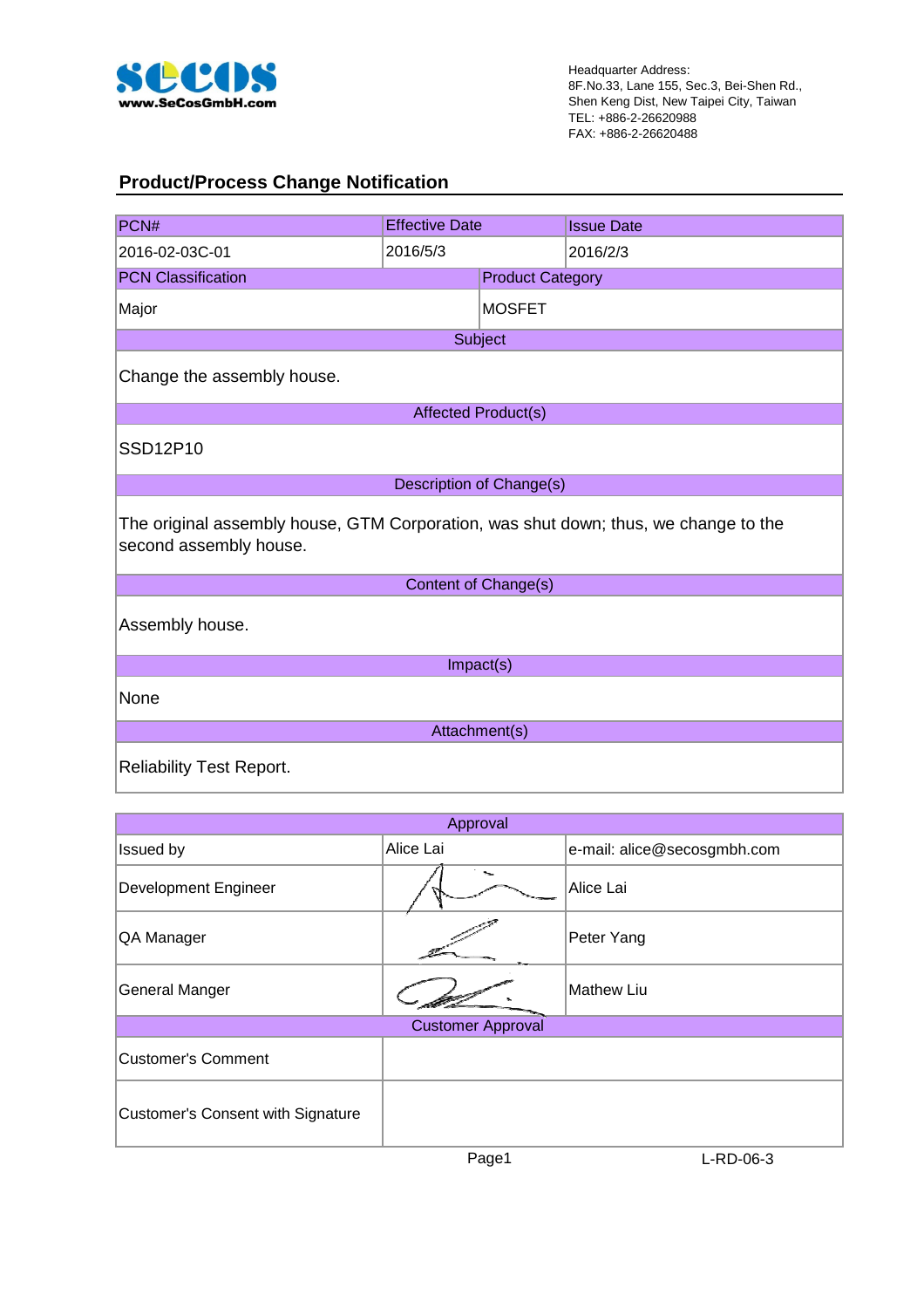

Headquarter Address: 8F.No.33, Lane 155, Sec.3, Bei-Shen Rd., Shen Keng Dist, New Taipei City, Taiwan TEL: +886-2-26620988 FAX: +886-2-26620488

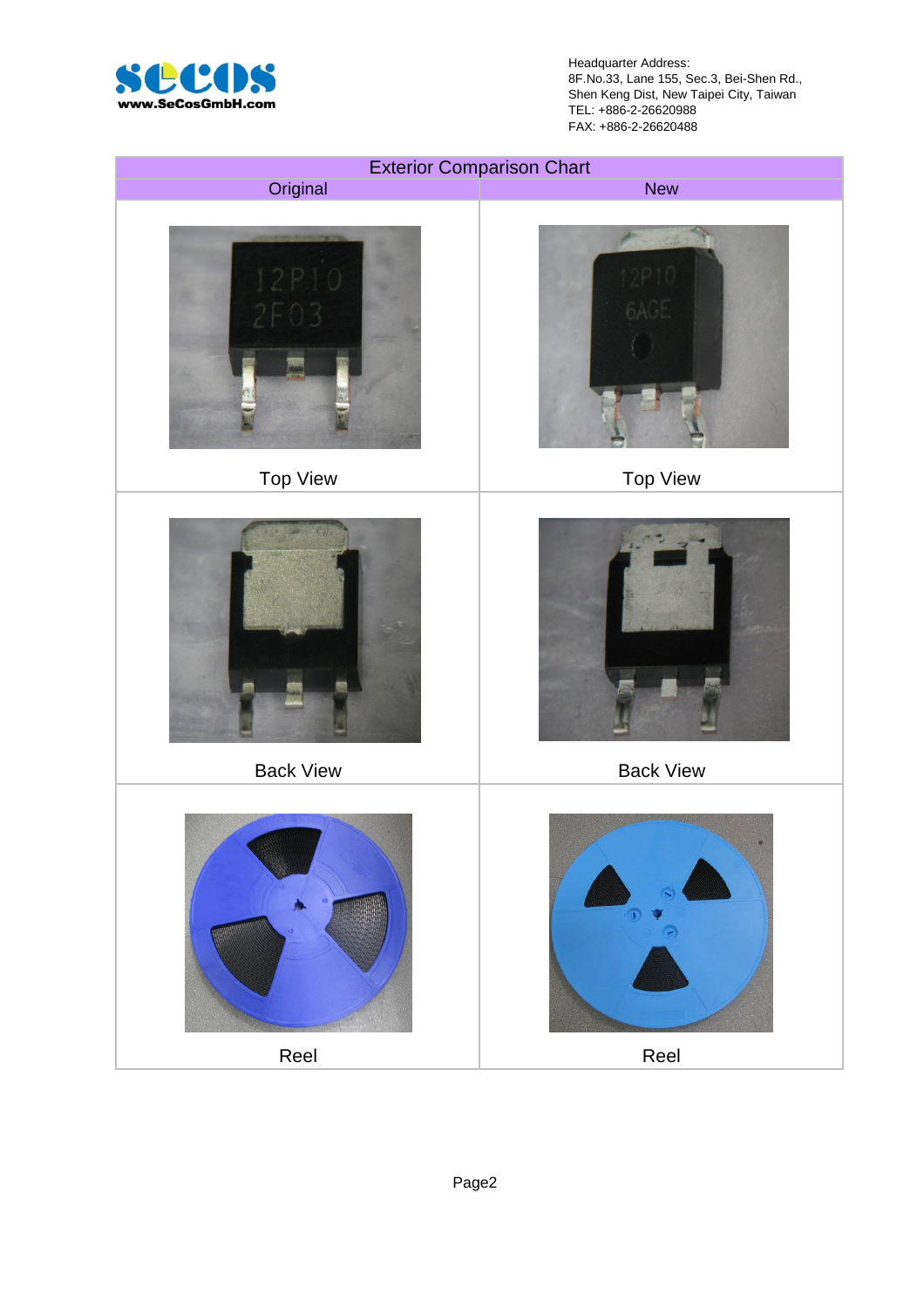

### **Reliability Testing Summary Report**

| Date: 2016/01/22<br>Document No.: SJ16-01-011                            |             |                                                                                                            |        |                                 |                                     |                        |               |
|--------------------------------------------------------------------------|-------------|------------------------------------------------------------------------------------------------------------|--------|---------------------------------|-------------------------------------|------------------------|---------------|
| <b>Test Item</b>                                                         | P/N         | <b>Test Condition</b>                                                                                      | (LTPD) | <b>Sample</b><br><b>Numbers</b> | <b>Allow Fall</b><br><b>Numbers</b> | Fall<br><b>Numbers</b> | <b>Result</b> |
| <b>HTRB</b><br>High Temp<br><b>Reverse Bias</b>                          | SSD12P10-C  | $100 \pm 5^{\circ}$ C, 80% VR,<br>$T = 1000$ hrs                                                           |        | 77                              | $\pmb{0}$                           | $\pmb{0}$              | <b>ACC</b>    |
| <b>HTSL</b><br><b>High Temperature</b><br>Storage Life                   | SSD12P10-C  | $150^{\circ}$ C, T = 1000 hrs                                                                              |        | 77                              | $\pmb{0}$                           | $\mathbf 0$            | <b>ACC</b>    |
| <b>PCT</b><br>Pressure Cooker<br>Test                                    | SSD12P10-C  | 121°C, 29.7PSIG,<br>168 hrs                                                                                |        | 77                              | $\mathbf 0$                         | $\mathbf 0$            | <b>ACC</b>    |
| <b>TCT</b><br>Temperature Cycle<br>Test                                  | SSD12P10-C  | $-55^{\circ}$ C/30min,<br>150°C/30min,<br>For 1000 Cycle                                                   |        | 77                              | $\mathbf 0$                         | $\mathbf 0$            | <b>ACC</b>    |
| <b>THT</b><br><b>High Temperature</b><br><b>High Humidity</b><br>Test    | SSD12P10-C  | $85 \pm 2^{\circ}$ C, RH= $85 \pm 5\%$ ,<br>1000 hrs                                                       |        | 77                              | $\mathbf 0$                         | $\mathbf 0$            | <b>ACC</b>    |
| H3TRB<br>High Temper High<br><b>Humidity Reverse</b><br><b>Bies Test</b> | SSD12P10-C  | $85 \pm 2^{\circ}$ C, RH= $85 \pm 5\%$ ,<br>1000 hrs                                                       |        | 77                              | $\pmb{0}$                           | $\pmb{0}$              | <b>ACC</b>    |
| Solderability                                                            | SSD12P10-C  | $245 \pm 5^{\circ}$ C, 5Sec the<br>inspected area of each<br>lead must have 95%<br>solder coverage minimum |        | 10                              | 0                                   | 0                      | <b>ACC</b>    |
|                                                                          |             |                                                                                                            |        |                                 |                                     |                        |               |
| Judgment:                                                                |             |                                                                                                            |        |                                 |                                     |                        |               |
| qualified                                                                | unqualified |                                                                                                            |        |                                 |                                     |                        |               |
|                                                                          |             | <b>Testing Start Date: 2015.12.01 Testing End Date: 2016.01.22</b>                                         |        |                                 |                                     |                        |               |
| Tester: <u>King Huang</u>                                                |             | Approval: Peter Yang                                                                                       |        |                                 |                                     |                        |               |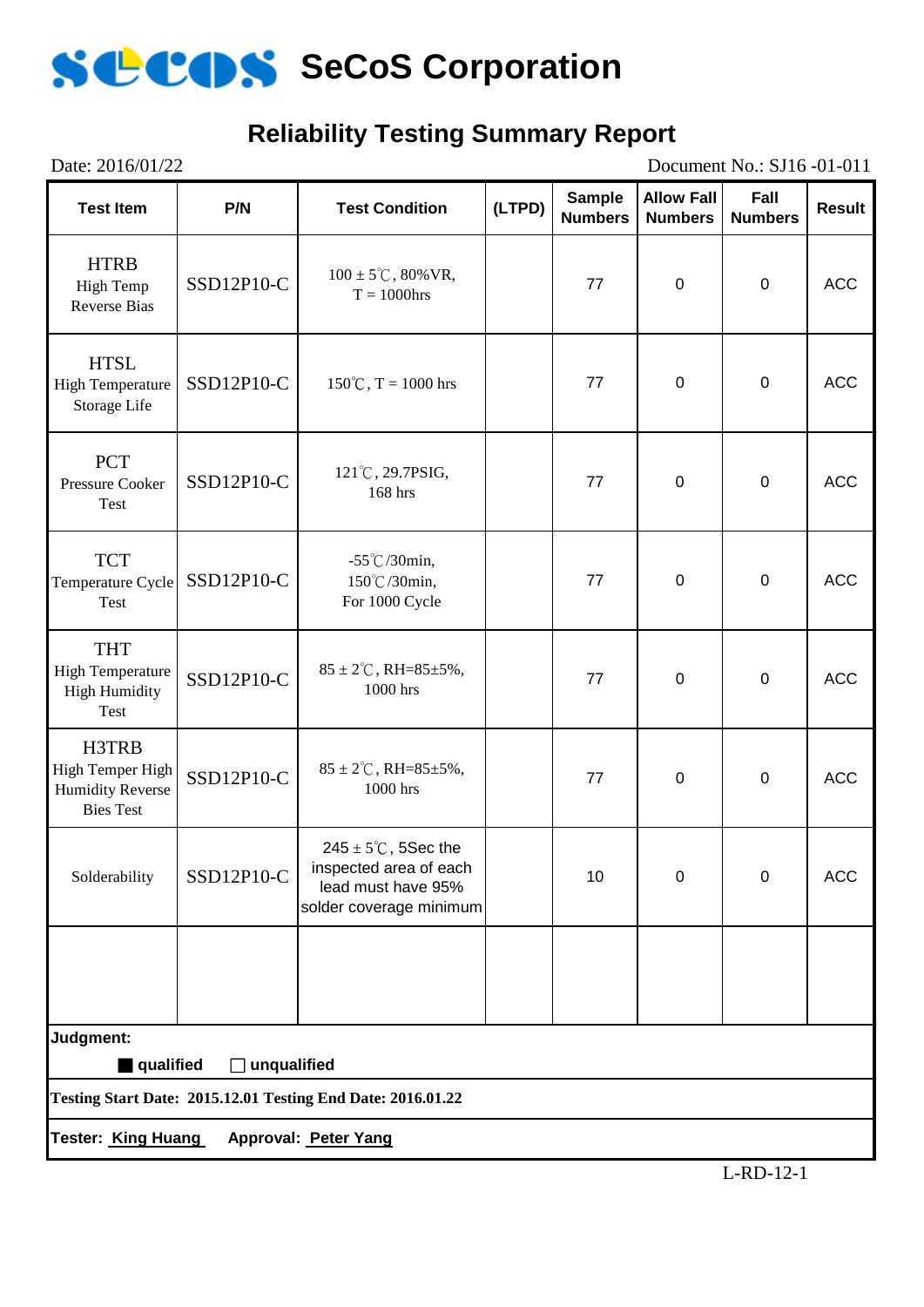

## **SECOS** SeCoS Corporation

#### **Electrical Test Data**

Report No : T160122-011 Part No : SSD12P10-C Test Equipment: JUNO Test System DTS-1000 Test Condition :  $V(BR)DSS > -100V@ID = -250\mu A$  ;  $IDSS < -1\mu A@VDS = -100V$  $RDS(ON) < 210m\Omega$  @VGS=-10V, ID=-8A

Test Condition: 25℃ Test Date: 2015.12.01 Test Standard : Specifications Operator: Leo Hsia

| <b>Test Result: PASS</b> |           |                  |                        |
|--------------------------|-----------|------------------|------------------------|
| N <sub>o</sub>           | V(BR)DSS  | I <sub>DSS</sub> | RDS(ON)                |
| $\mathbf 1$              | $-109.6V$ | $-0.006$ u $A$   | $195.3 \text{m}\Omega$ |
| $\overline{2}$           | $-109.0V$ | $-0.007uA$       | $195.6m\Omega$         |
| 3                        | $-108.3V$ | $-0.023uA$       | $199.6m\Omega$         |
| $\overline{4}$           | $-108.3V$ | $-0.029uA$       | $198.0 \text{m}\Omega$ |
| 5                        | $-109.0V$ | $-0.023uA$       | $191.1 \text{m}\Omega$ |
| 6                        | $-110.2V$ | $-0.005$ uA      | $194.8m\Omega$         |
| $\overline{7}$           | $-109.8V$ | $-0.011uA$       | $194.1 \text{m}\Omega$ |
| 8                        | $-109.6V$ | $-0.027uA$       | $194.5 \text{m}\Omega$ |
| 9                        | $-108.4V$ | $-0.002uA$       | $196.2 \text{m}\Omega$ |
| 10                       | $-108.4V$ | $-0.020uA$       | $196.1 \text{m}\Omega$ |
| 11                       | $-109.1V$ | $-0.019uA$       | $197.8 \text{m}\Omega$ |
| 12                       | $-108.7V$ | $-0.008uA$       | $197.8m\Omega$         |
| 13                       | $-109.3V$ | $-0.024uA$       | $194.0 \text{m}\Omega$ |
| 14                       | $-109.5V$ | $-0.018uA$       | $190.0 \text{m}\Omega$ |
| 15                       | $-109.8V$ | $-0.014uA$       | $192.9 \text{m}\Omega$ |
| 16                       | $-108.5V$ | $-0.007uA$       | $194.4 \text{m}\Omega$ |
| 17                       | $-108.7V$ | $-0.019uA$       | $197.6m\Omega$         |
| 18                       | $-108.9V$ | $-0.012$ uA      | $195.1 \text{m}\Omega$ |
| 19                       | $-108.5V$ | $-0.023uA$       | $199.9 \text{m}\Omega$ |
| 20                       | $-108.8V$ | $-0.004uA$       | $200.1 \text{m}\Omega$ |
| 21                       | $-109.7V$ | $-0.016uA$       | $199.0 \text{m}\Omega$ |
| 22                       | $-108.8V$ | $-0.009uA$       | $194.3 \text{m}\Omega$ |
| 23                       | $-108.9V$ | $-0.011uA$       | $194.6m\Omega$         |
| 24                       | $-108.6V$ | $-0.022uA$       | $197.5 \text{m}\Omega$ |
| 25                       | $-109.3V$ | $-0.019uA$       | $190.3 \text{m}\Omega$ |
| 26                       | $-109.6V$ | $-0.024$ u $A$   | $192.5 \text{m}\Omega$ |
| 27                       | $-109.8V$ | $-0.023uA$       | $197.0 \text{m}\Omega$ |
| 28                       | $-109.0V$ | $-0.005uA$       | $192.3 \text{m}\Omega$ |
| 29                       | $-109.9V$ | $-0.024uA$       | $201.0 \text{m}\Omega$ |
| 30                       | $-109.8V$ | $-0.021uA$       | $196.6m\Omega$         |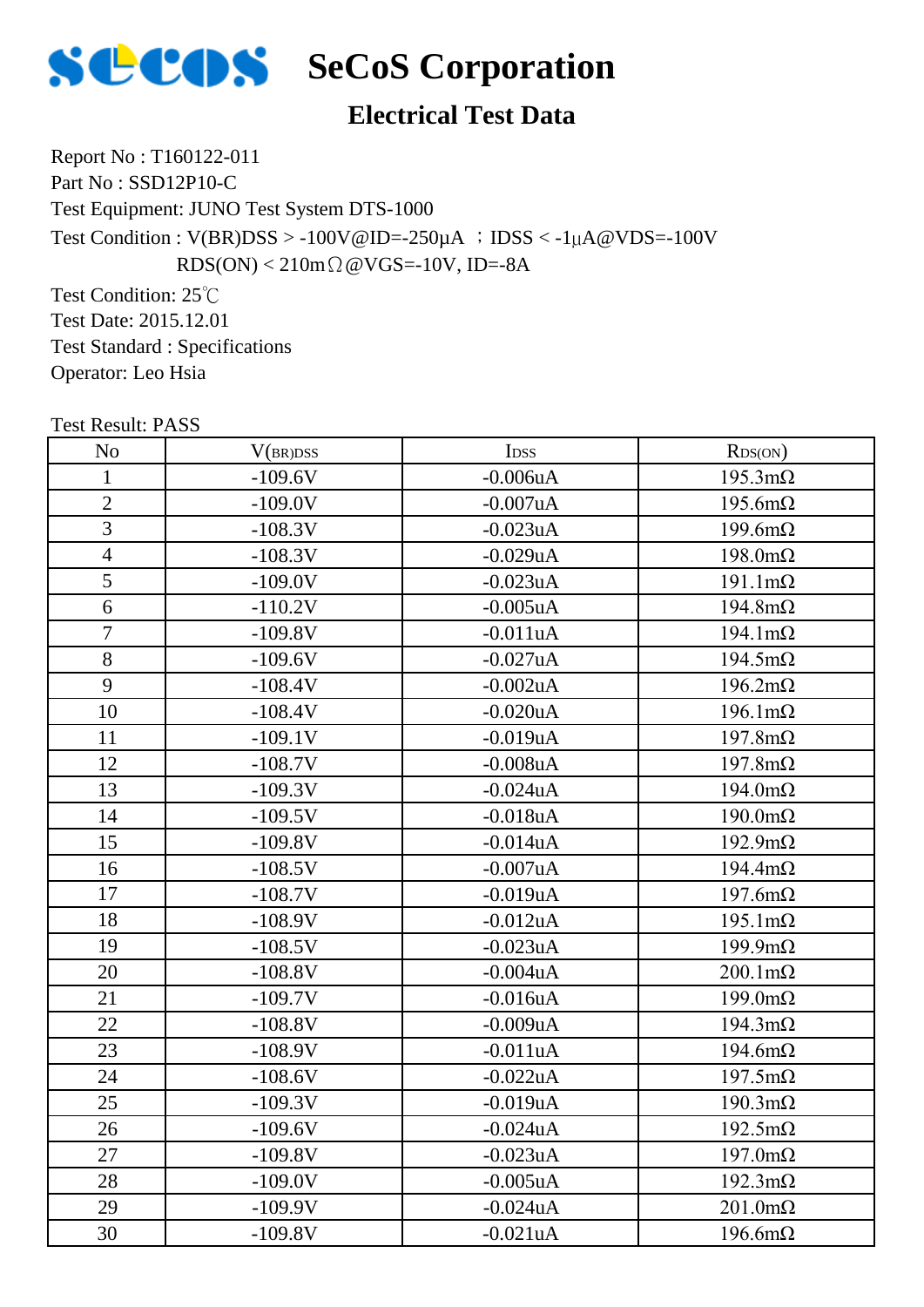

## **SECOS** SeCoS Corporation

#### **Electrical Test Data**

Report No : T160122-011 Part No : SSD12P10-C Test Equipment: JUNO Test System DTS-1000 Test Condition :  $V(BR)DSS > -100V@ID = -250\mu A$  ;  $IDSS < -1\mu A@VDS = -100V$  $RDS(ON) < 210m\Omega$  @VGS=-10V, ID=-8A

Test Condition: 25℃ Test Date: 2015.12.01 Test Standard : Specifications Operator: Leo Hsia

| <b>Test Result: PASS</b> |           |                  |                        |
|--------------------------|-----------|------------------|------------------------|
| N <sub>o</sub>           | V(BR)DSS  | I <sub>DSS</sub> | RDS(ON)                |
| 31                       | $-110.0V$ | $-0.010uA$       | $200.8 \text{m}\Omega$ |
| 32                       | $-109.5V$ | $-0.003uA$       | $190.2 \text{m}\Omega$ |
| 33                       | $-109.8V$ | $-0.019uA$       | $200.5 \text{m}\Omega$ |
| 34                       | $-109.5V$ | $-0.026$ uA      | $193.8m\Omega$         |
| 35                       | $-108.5V$ | $-0.027uA$       | $199.3 \text{m}\Omega$ |
| 36                       | $-109.3V$ | $-0.028uA$       | $197.5 \text{m}\Omega$ |
| 37                       | $-108.8V$ | $-0.007uA$       | $193.0 \text{m}\Omega$ |
| 38                       | $-108.8V$ | $-0.013uA$       | $197.2 \text{m}\Omega$ |
| 39                       | $-109.3V$ | $-0.008uA$       | $192.6 \text{m}\Omega$ |
| 40                       | $-109.1V$ | $-0.021uA$       | $192.2 \text{m}\Omega$ |
| 41                       | $-109.6V$ | $-0.011uA$       | $200.7 \text{m}\Omega$ |
| 42                       | $-108.9V$ | $-0.031uA$       | $197.1 \text{m}\Omega$ |
| 43                       | $-109.0V$ | $-0.010uA$       | $195.4 \text{m}\Omega$ |
| 44                       | $-109.6V$ | $-0.024uA$       | $193.9 \text{m}\Omega$ |
| 45                       | $-109.6V$ | $-0.012$ uA      | $196.2 \text{m}\Omega$ |
| 46                       | $-109.8V$ | $-0.016uA$       | $199.6m\Omega$         |
| 47                       | $-108.8V$ | $-0.031uA$       | $191.4 \text{m}\Omega$ |
| 48                       | $-108.5V$ | $-0.016$ uA      | $192.8 \text{m}\Omega$ |
| 49                       | $-109.9V$ | $-0.015$ uA      | $194.6m\Omega$         |
| 50                       | $-109.9V$ | $-0.007uA$       | $195.2 \text{m}\Omega$ |
| 51                       | $-109.7V$ | $-0.013uA$       | $196.2 \text{m}\Omega$ |
| 52                       | $-109.7V$ | $-0.025uA$       | $191.7 \text{m}\Omega$ |
| 53                       | $-109.7V$ | $-0.015uA$       | $194.0 \text{m}\Omega$ |
| 54                       | $-109.2V$ | $-0.005$ uA      | $197.7 \text{m}\Omega$ |
| 55                       | $-109.2V$ | $-0.027uA$       | $194.2 \text{m}\Omega$ |
| 56                       | $-108.4V$ | $-0.014uA$       | $200.2 \text{m}\Omega$ |
| 57                       | $-109.5V$ | $-0.007uA$       | $196.7 \text{m}\Omega$ |
| 58                       | $-109.5V$ | $-0.004uA$       | $193.0 \text{m}\Omega$ |
| 59                       | $-108.9V$ | $-0.023uA$       | $191.7 \text{m}\Omega$ |
| 60                       | $-109.8V$ | $-0.010uA$       | $198.1 \text{m}\Omega$ |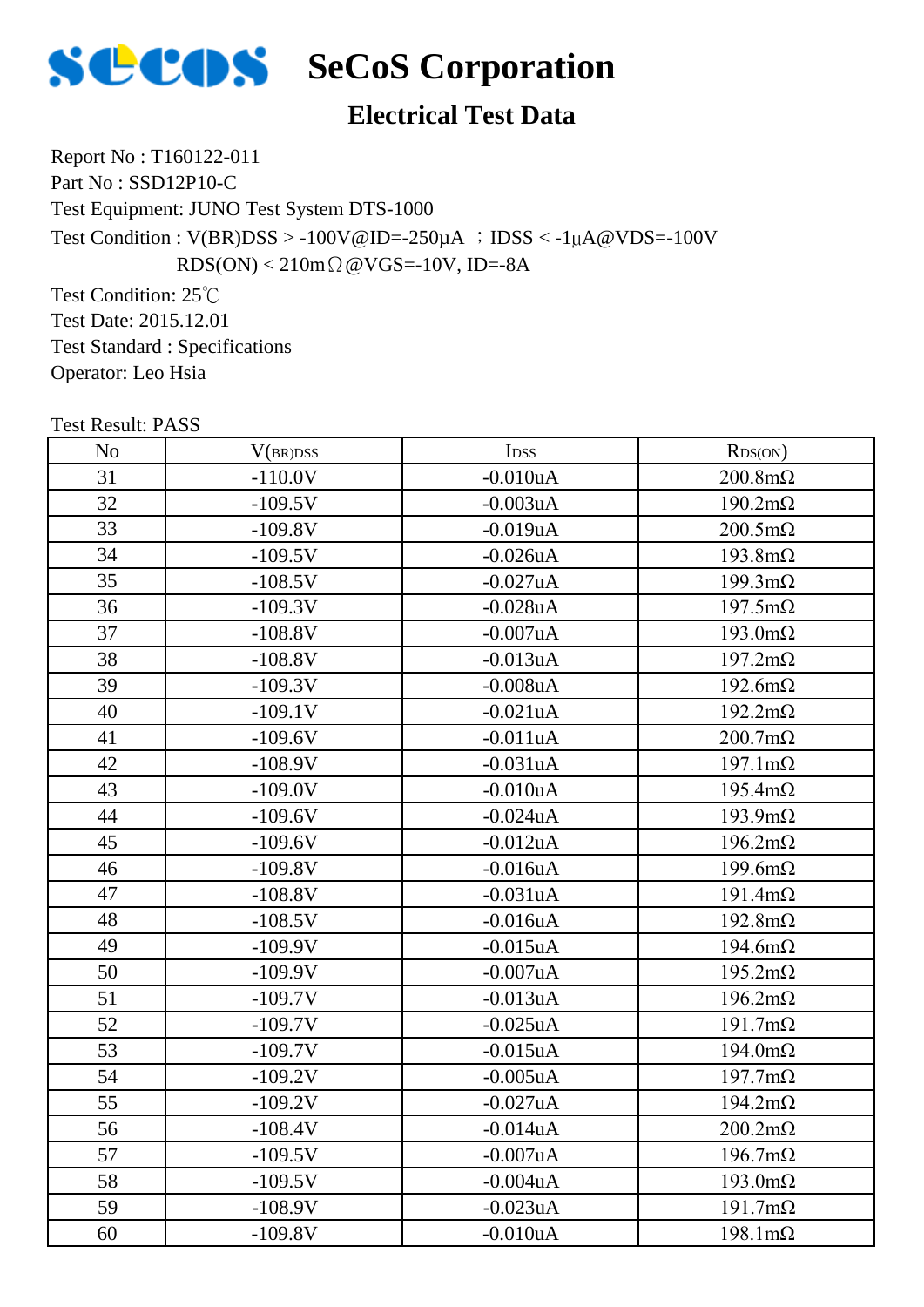

## **SECOS** SeCoS Corporation

#### **Electrical Test Data**

Report No : T160122-011 Part No : SSD12P10-C Test Equipment: JUNO Test System DTS-1000 Test Condition :  $V(BR)DSS > -100V@ID = -250\mu A$  ;  $IDSS < -1\mu A@VDS = -100V$  $RDS(ON) < 210m\Omega$  @VGS=-10V, ID=-8A

Test Condition: 25℃ Test Date: 2015.12.01 Test Standard : Specifications Operator: Leo Hsia

| <b>Test Result: PASS</b> |           |                |                        |
|--------------------------|-----------|----------------|------------------------|
| No                       | V(BR)DSS  | <b>IDSS</b>    | RDS(ON)                |
| 61                       | $-109.4V$ | $-0.012$ uA    | $191.8 \text{m}\Omega$ |
| 62                       | $-110.2V$ | $-0.025$ uA    | $190.3 \text{m}\Omega$ |
| 63                       | $-109.7V$ | $-0.026$ uA    | $193.3 \text{mA}$      |
| 64                       | $-108.5V$ | $-0.022uA$     | $190.1 \text{m}\Omega$ |
| 65                       | $-108.5V$ | $-0.027uA$     | $192.6 \text{m}\Omega$ |
| 66                       | $-109.7V$ | $-0.012uA$     | $190.4 \text{m}\Omega$ |
| 67                       | $-109.9V$ | $-0.006uA$     | $197.2 \text{m}\Omega$ |
| 68                       | $-109.5V$ | $-0.009uA$     | $196.7 \text{m}\Omega$ |
| 69                       | $-110.0V$ | $-0.025$ uA    | $196.6m\Omega$         |
| 70                       | $-110.0V$ | $-0.003uA$     | $197.2 \text{m}\Omega$ |
| 71                       | $-109.5V$ | $-0.009uA$     | $196.0 \text{m}\Omega$ |
| 72                       | $-108.5V$ | $-0.021$ uA    | $196.4 \text{m}\Omega$ |
| 73                       | $-109.3V$ | $-0.021uA$     | $200.3 \text{m}\Omega$ |
| 74                       | $-108.9V$ | $-0.029uA$     | $199.8 \text{m}\Omega$ |
| 75                       | $-110.1V$ | $-0.014uA$     | $193.9 \text{m}\Omega$ |
| 76                       | $-109.7V$ | $-0.015$ uA    | $200.4 \text{m}\Omega$ |
| 77                       | $-110.2V$ | $-0.006$ u $A$ | $191.4 \text{m}\Omega$ |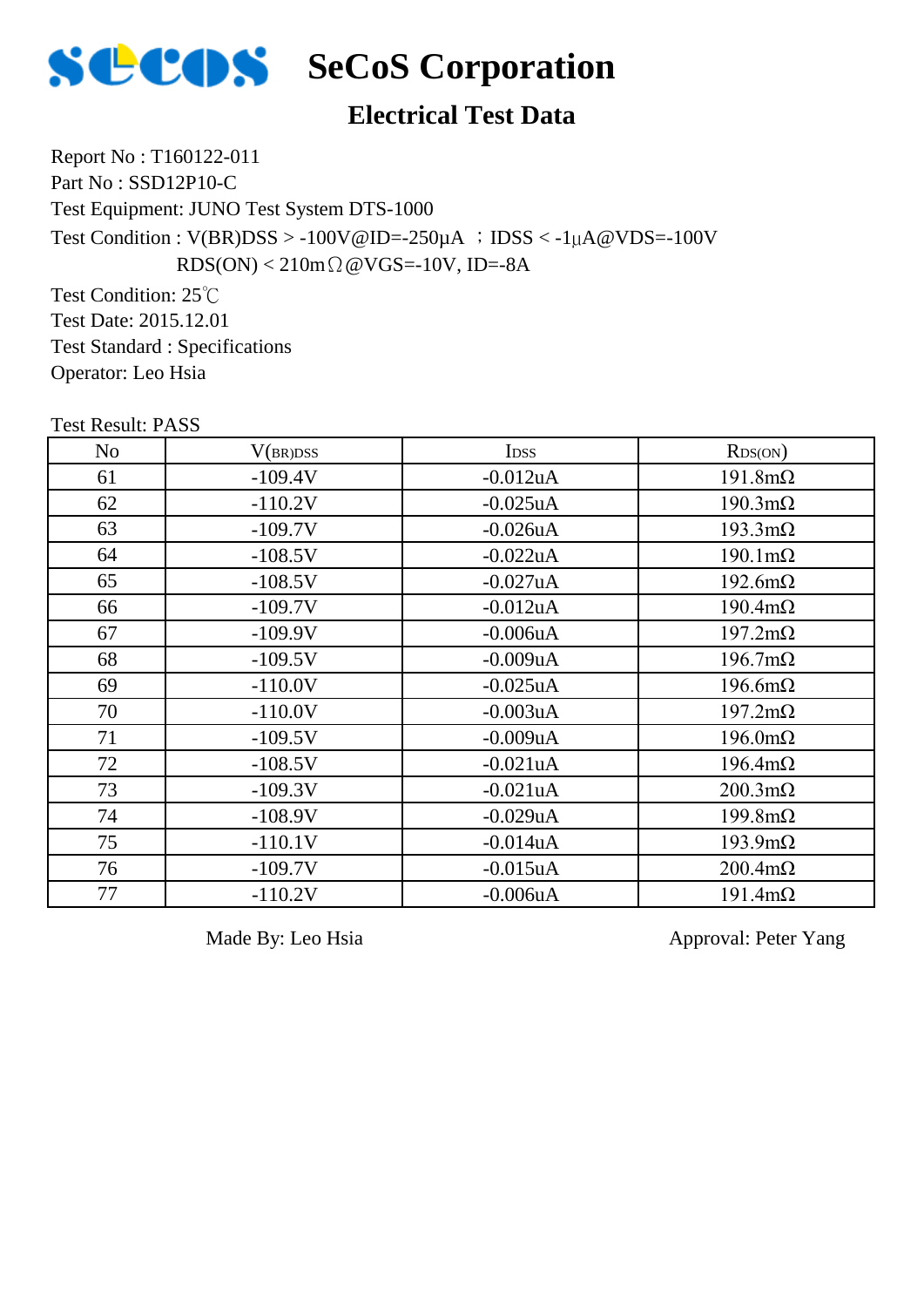

#### **High Temperature Reverse Bias Test Data**

Report No : T160122-011 Part No : SSD12P10-C Test Equipment: JUNO Test System DTS-1000 Test Condition:  $100 \pm 5^{\circ}$ C, 80% VR, T = 1000 hrs Test Date: 2015.12.01 ~ 2016.01.12 Test Standard : JESD22 STANDARD Method-A108 Test Condition :  $V(BR)DSS > -100V@ID = -250\mu A$  ;  $DSS < -1\mu A@VDS = -100V$ RDS(ON) < 210mΩ@VGS=-10V, ID=-8A

Test Result: PASS

Operator: Leo Hsia

|                |           | <b>Before</b>    |                        |           | After            |                        |
|----------------|-----------|------------------|------------------------|-----------|------------------|------------------------|
| N <sub>o</sub> | V(BR)DSS  | I <sub>DSS</sub> | RDS(ON)                | V(BR)DSS  | I <sub>DSS</sub> | RDS(ON)                |
| 1              | $-109.2V$ | $-0.003uA$       | $190.4 \text{m}\Omega$ | $-110.0V$ | $-0.028uA$       | $193.2 \text{m}\Omega$ |
| $\overline{2}$ | $-110.2V$ | $-0.017uA$       | $191.1 \text{m}\Omega$ | $-109.5V$ | $-0.003uA$       | $199.0 \text{m}\Omega$ |
| 3              | $-108.8V$ | $-0.022uA$       | $195.4 \text{m}\Omega$ | $-110.1V$ | $-0.022uA$       | $193.6m\Omega$         |
| $\overline{4}$ | $-108.8V$ | $-0.021uA$       | $198.7 \text{m}\Omega$ | $-109.1V$ | $-0.024uA$       | $191.2 \text{m}\Omega$ |
| 5              | $-109.4V$ | $-0.021uA$       | $193.1 \text{m}\Omega$ | $-108.7V$ | $-0.003uA$       | $193.4 \text{m}\Omega$ |
| 6              | $-109.9V$ | $-0.025uA$       | $193.5 \text{m}\Omega$ | $-109.7V$ | $-0.022uA$       | $194.2 \text{m}\Omega$ |
| 7              | $-108.7V$ | $-0.015uA$       | $193.5 \text{m}\Omega$ | $-108.6V$ | $-0.014uA$       | $196.2 \text{m}\Omega$ |
| 8              | $-109.7V$ | $-0.029uA$       | $193.0 \text{m}\Omega$ | $-108.4V$ | $-0.012$ uA      | $200.2 \text{m}\Omega$ |
| 9              | $-109.0V$ | $-0.002uA$       | $197.8 \text{m}\Omega$ | $-109.2V$ | $-0.007uA$       | $194.1 \text{m}\Omega$ |
| 10             | $-110.1V$ | $-0.026uA$       | $193.6 \text{m}\Omega$ | $-110.1V$ | $-0.026$ u $A$   | $191.2 \text{m}\Omega$ |
| 11             | $-108.7V$ | $-0.013uA$       | $191.7 \text{m}\Omega$ | $-109.2V$ | $-0.023uA$       | $196.0 \text{m}\Omega$ |
| 12             | $-109.1V$ | $-0.018uA$       | $196.1 \text{m}\Omega$ | $-110.0V$ | $-0.024uA$       | $195.2 \text{m}\Omega$ |
| 13             | $-109.7V$ | $-0.019uA$       | $193.7 \text{m}\Omega$ | $-109.7V$ | $-0.006$ u $A$   | $190.2 \text{m}\Omega$ |
| 14             | $-109.0V$ | $-0.027uA$       | $196.5 \text{m}\Omega$ | $-108.7V$ | $-0.021uA$       | $189.9 \text{m}\Omega$ |
| 15             | $-109.3V$ | $-0.017uA$       | $193.8 \text{m}\Omega$ | $-108.4V$ | $-0.006$ u $A$   | $191.1 \text{m}\Omega$ |
| 16             | $-108.9V$ | $-0.030uA$       | $198.2 \text{m}\Omega$ | $-109.6V$ | $-0.020uA$       | $198.1 \text{m}\Omega$ |
| 17             | $-109.2V$ | $-0.013uA$       | $200.7 \text{m}\Omega$ | $-109.9V$ | $-0.020uA$       | $195.9 \text{m}\Omega$ |
| 18             | $-108.9V$ | $-0.024uA$       | $199.7 \text{m}\Omega$ | $-110.0V$ | $-0.009uA$       | $194.6m\Omega$         |
| 19             | $-109.2V$ | $-0.009uA$       | $190.7 \text{m}\Omega$ | $-109.3V$ | $-0.031uA$       | $199.0 \text{m}\Omega$ |
| 20             | $-109.6V$ | $-0.017uA$       | $196.1 \text{m}\Omega$ | $-108.5V$ | $-0.010uA$       | $198.7 \text{m}\Omega$ |
| 21             | $-109.6V$ | $-0.016uA$       | $193.3 \text{mA}$      | $-109.5V$ | $-0.015uA$       | $191.1 \text{m}\Omega$ |
| 22             | $-108.3V$ | $-0.007uA$       | $199.8 \text{m}\Omega$ | $-109.8V$ | $-0.025$ uA      | $197.6m\Omega$         |
| 23             | $-108.5V$ | $-0.025uA$       | $193.1 \text{m}\Omega$ | $-109.6V$ | $-0.002uA$       | $190.2 \text{m}\Omega$ |
| 24             | $-109.7V$ | $-0.025uA$       | $196.8 \text{m}\Omega$ | $-109.1V$ | $-0.002uA$       | $193.2 \text{m}\Omega$ |
| 25             | $-109.7V$ | $-0.020uA$       | $194.8m\Omega$         | $-110.1V$ | $-0.004uA$       | $195.6 \text{m}\Omega$ |
| 26             | $-109.5V$ | $-0.020uA$       | $197.1 \text{m}\Omega$ | $-109.3V$ | $-0.023uA$       | $197.4 \text{m}\Omega$ |
| 27             | $-109.4V$ | $-0.022uA$       | $191.5 \text{m}\Omega$ | $-108.5V$ | $-0.012uA$       | $197.9 \text{m}\Omega$ |
| 28             | $-109.0V$ | $-0.030uA$       | $194.3 \text{m}\Omega$ | $-108.9V$ | $-0.030uA$       | $192.4 \text{m}\Omega$ |
| 29             | $-109.2V$ | $-0.003uA$       | $193.7 \text{m}\Omega$ | $-110.1V$ | $-0.028uA$       | $196.8 \text{m}\Omega$ |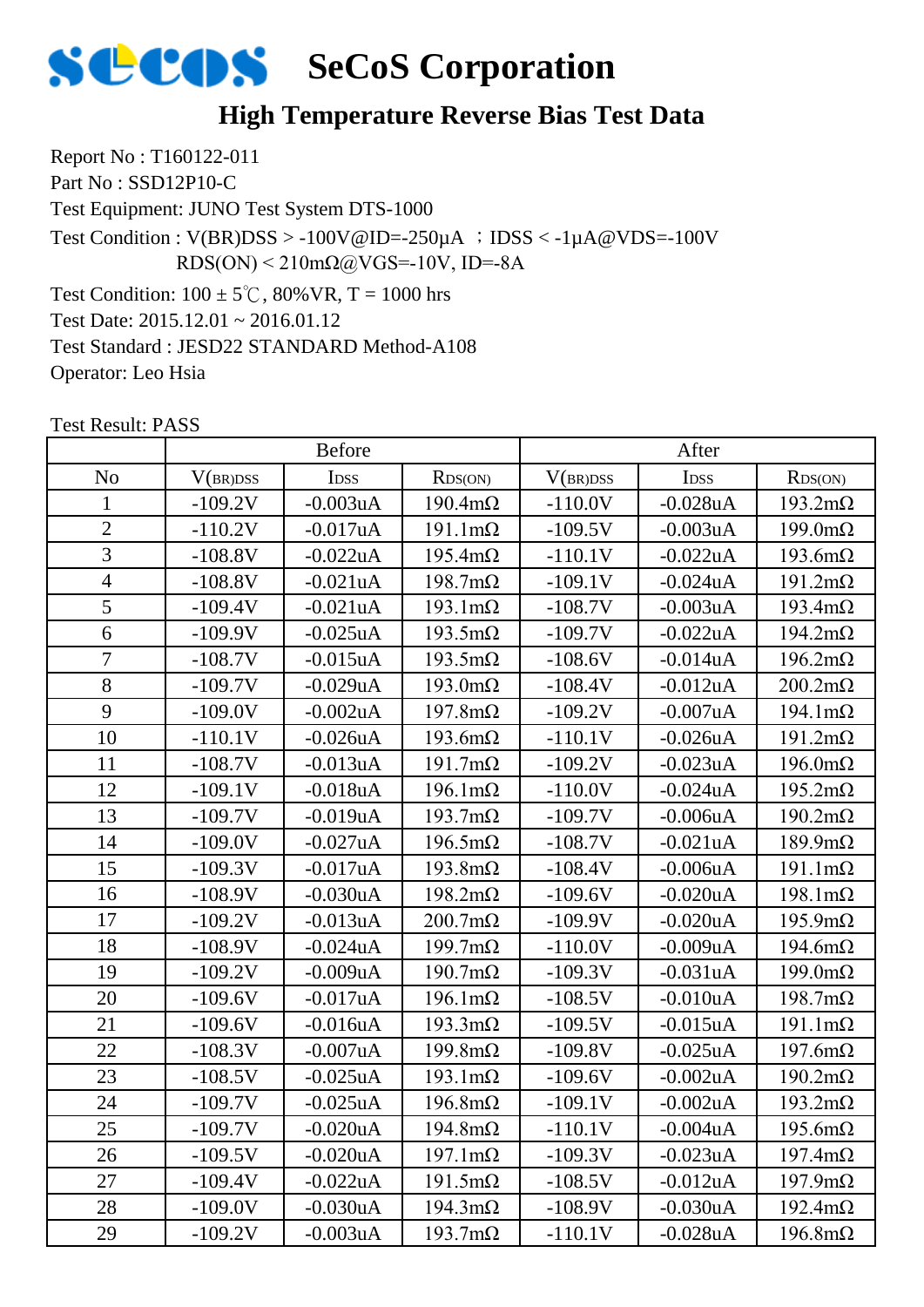

#### **High Temperature Reverse Bias Test Data**

Report No : T160122-011 Part No : SSD12P10-C Test Equipment: JUNO Test System DTS-1000 Test Condition:  $100 \pm 5^{\circ}$ C, 80% VR, T = 1000 hrs Test Date: 2015.12.01 ~ 2016.01.12 Test Standard : JESD22 STANDARD Method-A108 Test Condition :  $V(BR)DSS > -100V@ID = -250\mu A$  ;  $DSS < -1\mu A@VDS = -100V$ RDS(ON) < 210mΩ@VGS=-10V, ID=-8A

Test Result: PASS

Operator: Leo Hsia

|                |           | <b>Before</b>    |                        |           | After            |                        |
|----------------|-----------|------------------|------------------------|-----------|------------------|------------------------|
| N <sub>o</sub> | V(BR)DSS  | I <sub>DSS</sub> | RDS(ON)                | V(BR)DSS  | I <sub>DSS</sub> | RDS(ON)                |
| 30             | $-108.6V$ | $-0.029uA$       | $197.6m\Omega$         | $-108.9V$ | $-0.023$ uA      | $194.5 \text{m}\Omega$ |
| 31             | $-108.6V$ | $-0.006uA$       | $199.7 \text{m}\Omega$ | $-109.3V$ | $-0.005uA$       | $197.7 \text{m}\Omega$ |
| 32             | $-110.1V$ | $-0.009uA$       | $190.6m\Omega$         | $-109.8V$ | $-0.007uA$       | $190.4 \text{m}\Omega$ |
| 33             | $-108.8V$ | $-0.003uA$       | $199.3 \text{m}\Omega$ | $-109.3V$ | $-0.014uA$       | $191.7 \text{m}\Omega$ |
| 34             | $-108.4V$ | $-0.008uA$       | $196.0 \text{m}\Omega$ | $-109.7V$ | $-0.018uA$       | $195.1 \text{m}\Omega$ |
| 35             | $-109.5V$ | $-0.021uA$       | $194.1 \text{m}\Omega$ | $-109.4V$ | $-0.020$ uA      | $196.2 \text{m}\Omega$ |
| 36             | $-108.7V$ | $-0.006uA$       | $197.7 \text{m}\Omega$ | $-109.1V$ | $-0.029uA$       | $199.0 \text{m}\Omega$ |
| 37             | $-110.0V$ | $-0.024uA$       | $199.3 \text{m}\Omega$ | $-108.9V$ | $-0.015uA$       | $198.8 \text{m}\Omega$ |
| 38             | $-108.4V$ | $-0.023uA$       | $198.4 \text{m}\Omega$ | $-109.7V$ | $-0.018$ uA      | $200.4 \text{m}\Omega$ |
| 39             | $-109.5V$ | $-0.027uA$       | $197.5 \text{m}\Omega$ | $-108.9V$ | $-0.005uA$       | $196.4 \text{m}\Omega$ |
| 40             | $-108.9V$ | $-0.023uA$       | $199.6 \text{m}\Omega$ | $-109.4V$ | $-0.029uA$       | $197.3 \text{m}\Omega$ |
| 41             | $-109.0V$ | $-0.009uA$       | $192.1 \text{m}\Omega$ | $-108.8V$ | $-0.004uA$       | $193.5 \text{m}\Omega$ |
| 42             | $-108.4V$ | $-0.014uA$       | $191.6m\Omega$         | $-108.4V$ | $-0.022uA$       | $193.8 \text{m}\Omega$ |
| 43             | $-110.2V$ | $-0.007uA$       | $196.2 \text{m}\Omega$ | $-110.1V$ | $-0.002uA$       | $199.9 \text{m}\Omega$ |
| 44             | $-109.2V$ | $-0.018uA$       | $195.5 \text{m}\Omega$ | $-108.5V$ | $-0.003uA$       | $199.2 \text{m}\Omega$ |
| 45             | $-109.1V$ | $-0.024uA$       | $197.5 \text{m}\Omega$ | $-108.4V$ | $-0.021uA$       | $199.8 \text{m}\Omega$ |
| 46             | $-109.5V$ | $-0.017uA$       | $190.8 \text{m}\Omega$ | $-110.1V$ | $-0.028uA$       | $190.4 \text{m}\Omega$ |
| 47             | $-109.8V$ | $-0.029uA$       | $191.3 \text{m}\Omega$ | $-108.4V$ | $-0.029uA$       | $191.1 \text{m}\Omega$ |
| 48             | $-109.9V$ | $-0.022uA$       | $193.2 \text{m}\Omega$ | $-110.1V$ | $-0.004uA$       | $191.1 \text{m}\Omega$ |
| 49             | $-108.6V$ | $-0.015uA$       | $196.3 \text{m}\Omega$ | $-108.8V$ | $-0.017uA$       | $197.7 \text{m}\Omega$ |
| 50             | $-109.2V$ | $-0.014uA$       | $190.1 \text{m}\Omega$ | $-109.0V$ | $-0.030uA$       | $190.7 \text{m}\Omega$ |
| 51             | $-109.7V$ | $-0.020uA$       | $190.2 \text{m}\Omega$ | $-108.6V$ | $-0.014uA$       | $189.9 \text{m}\Omega$ |
| 52             | $-109.7V$ | $-0.007uA$       | $192.9 \text{m}\Omega$ | $-109.6V$ | $-0.007uA$       | $191.1 \text{m}\Omega$ |
| 53             | $-109.5V$ | $-0.022uA$       | $193.9 \text{m}\Omega$ | $-108.7V$ | $-0.013uA$       | $199.3 \text{m}\Omega$ |
| 54             | $-109.4V$ | $-0.010uA$       | $200.5 \text{m}\Omega$ | $-109.1V$ | $-0.026$ uA      | $190.3 \text{m}\Omega$ |
| 55             | $-108.9V$ | $-0.016uA$       | $198.8 \text{m}\Omega$ | $-108.6V$ | $-0.024uA$       | $196.9 \text{m}\Omega$ |
| 56             | $-108.9V$ | $-0.021uA$       | $200.8 \text{m}\Omega$ | $-109.5V$ | $-0.017uA$       | $194.1 \text{m}\Omega$ |
| 57             | $-109.4V$ | $-0.017$ uA      | $190.6 \text{m}\Omega$ | $-109.4V$ | $-0.009uA$       | $191.0 \text{m}\Omega$ |
| 58             | $-109.4V$ | $-0.022uA$       | $192.9 \text{m}\Omega$ | $-109.9V$ | $-0.019$ u $A$   | $191.2 \text{m}\Omega$ |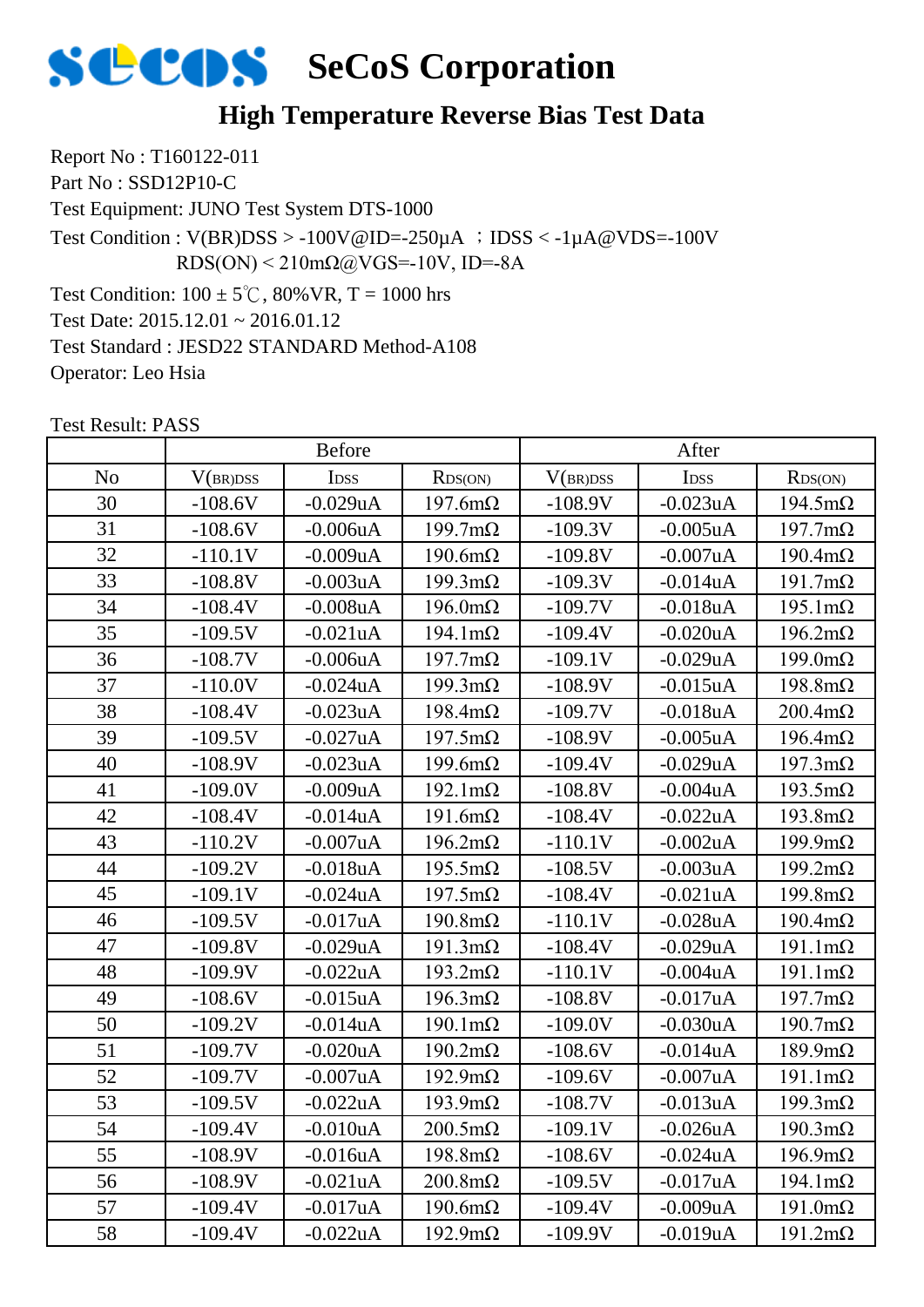

#### **High Temperature Reverse Bias Test Data**

Report No : T160122-011 Part No : SSD12P10-C Test Equipment: JUNO Test System DTS-1000 Test Condition:  $100 \pm 5^{\circ}$ C, 80% VR, T = 1000 hrs Test Date: 2015.12.01 ~ 2016.01.12 Test Standard : JESD22 STANDARD Method-A108 Test Condition :  $V(BR)DSS > -100V@ID = -250\mu A$  ;  $DSS < -1\mu A@VDS = -100V$  $RDS(ON) < 210 \text{m}\Omega$ @VGS=-10V, ID=-8A

Test Result: PASS

Operator: Leo Hsia

|                |           | <b>Before</b> |                        |           | After       |                        |
|----------------|-----------|---------------|------------------------|-----------|-------------|------------------------|
| N <sub>o</sub> | V(BR)DSS  | <b>IDSS</b>   | RDS(ON)                | V(BR)DSS  | <b>IDSS</b> | RDS(ON)                |
| 59             | $-109.1V$ | $-0.024uA$    | $194.8m\Omega$         | $-109.2V$ | $-0.022uA$  | $195.7 \text{m}\Omega$ |
| 60             | $-108.7V$ | $-0.011uA$    | $200.4 \text{m}\Omega$ | $-109.6V$ | $-0.019uA$  | $191.7 \text{m}\Omega$ |
| 61             | $-109.7V$ | $-0.018$ uA   | $194.6m\Omega$         | $-109.9V$ | $-0.022uA$  | $200.3 \text{m}\Omega$ |
| 62             | $-109.1V$ | $-0.018uA$    | $199.7 \text{m}\Omega$ | $-109.5V$ | $-0.010uA$  | $193.6m\Omega$         |
| 63             | $-110.1V$ | $-0.023uA$    | $197.3 \text{m}\Omega$ | $-108.4V$ | $-0.004uA$  | $199.4 \text{m}\Omega$ |
| 64             | $-109.0V$ | $-0.017uA$    | $190.1 \text{m}\Omega$ | $-108.4V$ | $-0.022uA$  | $191.8m\Omega$         |
| 65             | $-108.7V$ | $-0.024uA$    | $194.5 \text{m}\Omega$ | $-110.0V$ | $-0.009uA$  | $196.2 \text{m}\Omega$ |
| 66             | $-108.6V$ | $-0.028uA$    | $190.8 \text{m}\Omega$ | $-109.7V$ | $-0.008uA$  | $199.5 \text{m}\Omega$ |
| 67             | $-108.9V$ | $-0.005uA$    | $192.7 \text{m}\Omega$ | $-110.2V$ | $-0.020uA$  | $195.1 \text{m}\Omega$ |
| 68             | $-108.3V$ | $-0.015$ uA   | $192.2 \text{m}\Omega$ | $-108.4V$ | $-0.007uA$  | $196.5 \text{m}\Omega$ |
| 69             | $-108.3V$ | $-0.027uA$    | $198.9 \text{m}\Omega$ | $-109.2V$ | $-0.029uA$  | $192.4 \text{m}\Omega$ |
| 70             | $-108.5V$ | $-0.026$ uA   | $198.1 \text{m}\Omega$ | $-109.5V$ | $-0.023$ uA | $198.5 \text{m}\Omega$ |
| 71             | $-109.8V$ | $-0.019uA$    | $199.3 \text{m}\Omega$ | $-109.7V$ | $-0.014uA$  | $198.2 \text{m}\Omega$ |
| 72             | $-110.1V$ | $-0.023$ uA   | $198.8m\Omega$         | $-109.5V$ | $-0.029uA$  | $197.0 \text{m}\Omega$ |
| 73             | $-109.7V$ | $-0.025uA$    | $199.8 \text{m}\Omega$ | $-109.8V$ | $-0.015$ uA | $200.2 \text{m}\Omega$ |
| 74             | $-110.0V$ | $-0.030uA$    | $199.3 \text{m}\Omega$ | $-109.5V$ | $-0.022uA$  | $190.3 \text{m}\Omega$ |
| 75             | $-109.2V$ | $-0.001uA$    | $200.3 \text{m}\Omega$ | $-108.4V$ | $-0.025uA$  | $195.7 \text{m}\Omega$ |
| 76             | $-110.2V$ | $-0.010uA$    | $191.6m\Omega$         | $-108.6V$ | $-0.008uA$  | $198.2 \text{m}\Omega$ |
| 77             | $-109.8V$ | $-0.011uA$    | $190.7 \text{m}\Omega$ | $-108.6V$ | $-0.004uA$  | $193.0 \text{m}\Omega$ |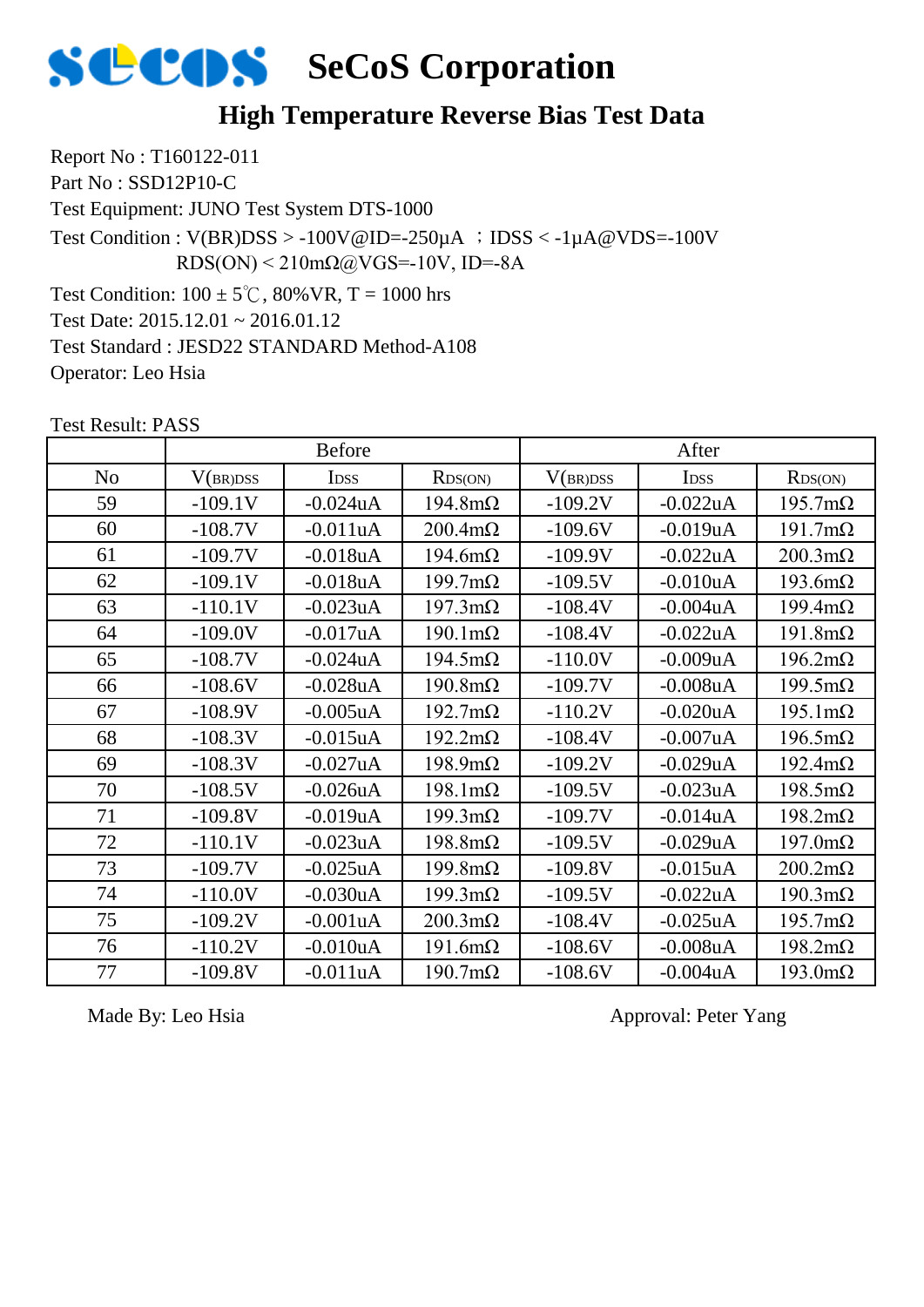

#### **High Temperature Storage Life Test Data**

Report No : T160122-011

Part No : SSD12P10-C

Test Equipment: JUNO Test System DTS-1000

Test Condition :  $V(BR)DSS > -100V@ID = -250\mu A$  ;  $DSS < -1\mu A@VDS = -100V$ RDS(ON) < 210mΩ@VGS=-10V, ID=-8A

Test Condition: 150℃, 1000Hrs

Test Date: 2015.12.01 ~ 2016.01.12

Test Standard : JESD22 STANDARD Method-A103

Operator: Leo Hsia

|                |                  | <b>Before</b>  |                        |                  | After          |                        |
|----------------|------------------|----------------|------------------------|------------------|----------------|------------------------|
| N <sub>o</sub> | I <sub>DSS</sub> | $V_{GS(th)}$   | RDS(ON)                | I <sub>DSS</sub> | $V_{GS(th)}$   | RDS(ON)                |
| 1              | $-109.0V$        | $-0.007uA$     | $192.8 \text{m}\Omega$ | $-109.9V$        | $-0.027uA$     | $190.3 \text{m}\Omega$ |
| $\overline{2}$ | $-109.7V$        | $-0.027uA$     | $190.0 \text{m}\Omega$ | $-109.8V$        | $-0.028uA$     | $193.4 \text{m}\Omega$ |
| 3              | $-108.4V$        | $-0.021uA$     | $198.3 \text{m}\Omega$ | $-110.1V$        | $-0.021uA$     | $200.9 \text{m}\Omega$ |
| $\overline{4}$ | $-109.9V$        | $-0.024uA$     | $199.9 \text{mA}$      | $-108.5V$        | $-0.020uA$     | $192.7 \text{m}\Omega$ |
| 5              | $-108.4V$        | $-0.002uA$     | $193.3 \text{mA}$      | $-109.0V$        | $-0.028uA$     | $193.4 \text{m}\Omega$ |
| 6              | $-109.1V$        | $-0.008uA$     | $199.6m\Omega$         | $-108.5V$        | $-0.007$ uA    | $193.9 \text{m}\Omega$ |
| $\overline{7}$ | $-109.5V$        | $-0.017uA$     | $197.1 \text{m}\Omega$ | $-109.2V$        | $-0.004uA$     | $191.8m\Omega$         |
| 8              | $-109.3V$        | $-0.007uA$     | $194.5 \text{m}\Omega$ | $-109.1V$        | $-0.020uA$     | $196.2 \text{m}\Omega$ |
| 9              | $-109.9V$        | $-0.014uA$     | $197.9 \text{m}\Omega$ | $-109.6V$        | $-0.031uA$     | $194.0 \text{m}\Omega$ |
| 10             | $-108.8V$        | $-0.010uA$     | $191.5 \text{m}\Omega$ | $-109.6V$        | $-0.018uA$     | $194.8m\Omega$         |
| 11             | $-109.4V$        | $-0.014uA$     | $200.5 \text{m}\Omega$ | $-109.2V$        | $-0.001uA$     | $196.2 \text{m}\Omega$ |
| 12             | $-108.5V$        | $-0.028uA$     | $194.3 \text{m}\Omega$ | $-108.6V$        | $-0.002uA$     | $190.7 \text{m}\Omega$ |
| 13             | $-109.1V$        | $-0.005uA$     | $197.9 \text{m}\Omega$ | $-108.5V$        | $-0.011uA$     | $196.2 \text{m}\Omega$ |
| 14             | $-108.9V$        | $-0.013uA$     | $193.5 \text{m}\Omega$ | $-108.9V$        | $-0.023uA$     | $192.5 \text{m}\Omega$ |
| 15             | $-108.9V$        | $-0.009uA$     | $195.5 \text{m}\Omega$ | $-109.1V$        | $-0.017uA$     | $197.5 \text{m}\Omega$ |
| 16             | $-109.9V$        | $-0.016uA$     | $197.2 \text{m}\Omega$ | $-109.4V$        | $-0.019uA$     | $194.4 \text{m}\Omega$ |
| 17             | $-109.4V$        | $-0.008uA$     | $189.8m\Omega$         | $-108.5V$        | $-0.012$ uA    | $196.1 \text{m}\Omega$ |
| 18             | $-109.5V$        | $-0.002uA$     | $198.0 \text{m}\Omega$ | $-108.3V$        | $-0.003uA$     | $193.1 \text{m}\Omega$ |
| 19             | $-108.3V$        | $-0.012uA$     | $198.9 \text{m}\Omega$ | $-110.0V$        | $-0.015$ uA    | $190.8 \text{m}\Omega$ |
| 20             | $-109.0V$        | $-0.025uA$     | $191.0 \text{m}\Omega$ | $-109.6V$        | $-0.021uA$     | $200.1 \text{m}\Omega$ |
| 21             | $-108.5V$        | $-0.025uA$     | $195.6m\Omega$         | $-110.0V$        | $-0.029uA$     | $199.6m\Omega$         |
| 22             | $-109.7V$        | $-0.006$ u $A$ | $195.2 \text{m}\Omega$ | $-108.7V$        | $-0.021uA$     | $190.4 \text{m}\Omega$ |
| 23             | $-108.8V$        | $-0.021uA$     | $198.2 \text{m}\Omega$ | $-109.6V$        | $-0.003uA$     | $195.6m\Omega$         |
| 24             | $-109.2V$        | $-0.013uA$     | $190.9 \text{m}\Omega$ | $-108.5V$        | $-0.003uA$     | $191.4 \text{m}\Omega$ |
| 25             | $-109.1V$        | $-0.031uA$     | $195.9 \text{m}\Omega$ | $-109.8V$        | $-0.007uA$     | $192.2 \text{m}\Omega$ |
| 26             | $-109.3V$        | $-0.008uA$     | $193.8 \text{m}\Omega$ | $-109.4V$        | $-0.026uA$     | $194.1 \text{m}\Omega$ |
| 27             | $-109.2V$        | $-0.029uA$     | $196.3 \text{m}\Omega$ | $-108.5V$        | $-0.027uA$     | $201.0 \text{m}\Omega$ |
| 28             | $-110.0V$        | $-0.003uA$     | $195.3 \text{m}\Omega$ | $-110.2V$        | $-0.022uA$     | $190.1 \text{m}\Omega$ |
| 29             | $-108.3V$        | $-0.028uA$     | $195.3 \text{mA}$      | $-110.0V$        | $-0.006$ u $A$ | $199.0 \text{mA}$      |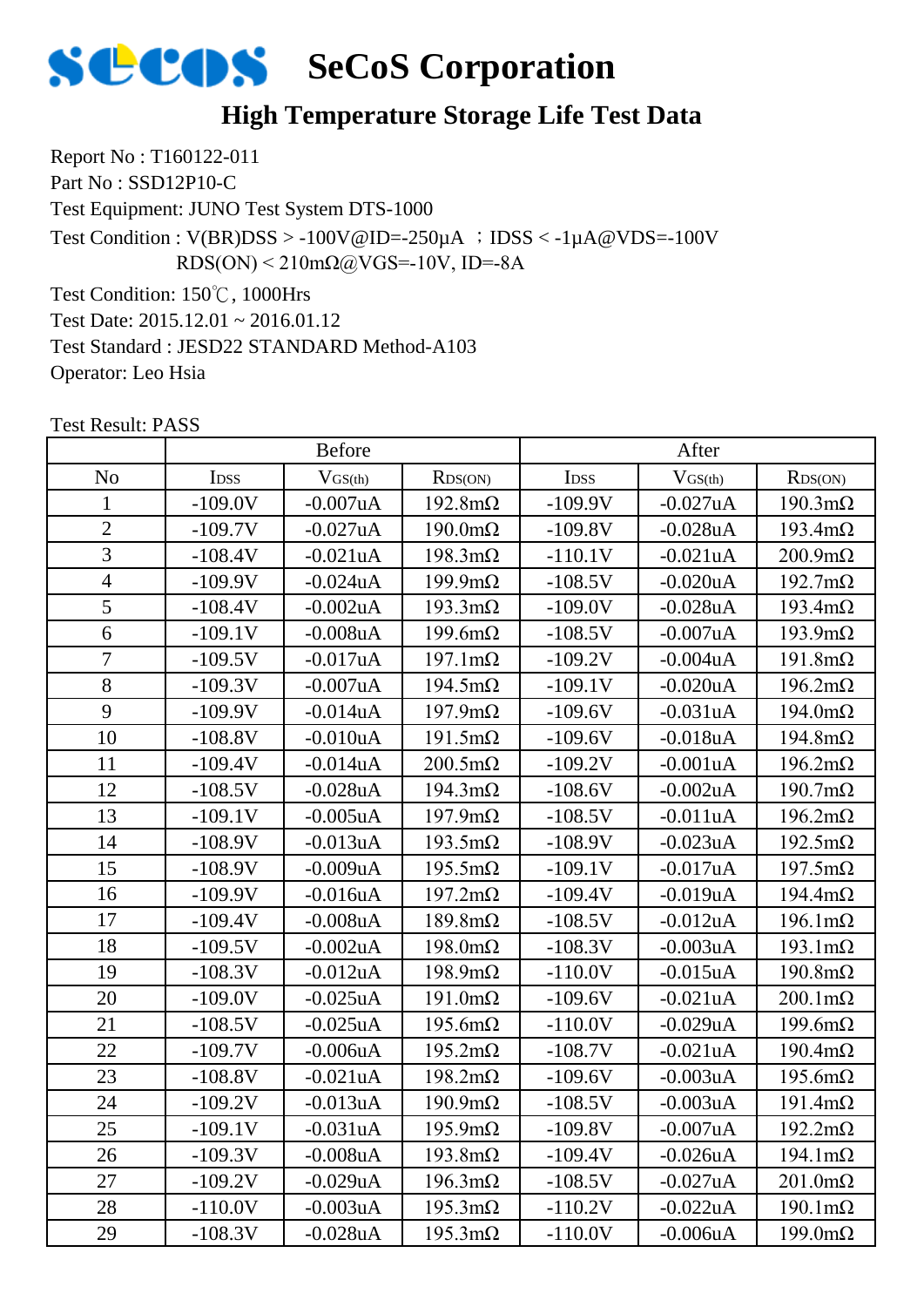

#### **High Temperature Storage Life Test Data**

Report No : T160122-011

Part No : SSD12P10-C

Test Equipment: JUNO Test System DTS-1000

Test Condition :  $V(BR)DSS > -100V@ID = -250\mu A$  ;  $DSS < -1\mu A@VDS = -100V$ RDS(ON) < 210mΩ@VGS=-10V, ID=-8A

Test Condition: 150℃, 1000Hrs

Test Date: 2015.12.01 ~ 2016.01.12

Test Standard : JESD22 STANDARD Method-A103

Operator: Leo Hsia

|                |             | <b>Before</b>  |                        |             | After        |                        |
|----------------|-------------|----------------|------------------------|-------------|--------------|------------------------|
| N <sub>o</sub> | <b>IDSS</b> | $V_{GS(th)}$   | RDS(ON)                | <b>IDSS</b> | $V_{GS(th)}$ | RDS(ON)                |
| 30             | $-109.2V$   | $-0.024$ u $A$ | $191.8m\Omega$         | $-110.1V$   | $-0.003uA$   | $194.5 \text{m}\Omega$ |
| 31             | $-108.8V$   | $-0.013uA$     | $196.6m\Omega$         | $-108.6V$   | $-0.027uA$   | $189.9 \text{m}\Omega$ |
| 32             | $-109.6V$   | $-0.009uA$     | $197.8m\Omega$         | $-109.2V$   | $-0.024uA$   | $198.6m\Omega$         |
| 33             | $-108.5V$   | $-0.031uA$     | $195.2 \text{m}\Omega$ | $-108.9V$   | $-0.020uA$   | $200.3 \text{m}\Omega$ |
| 34             | $-109.4V$   | $-0.012uA$     | $198.1 \text{m}\Omega$ | $-109.2V$   | $-0.004uA$   | $189.9 \text{m}\Omega$ |
| 35             | $-110.2V$   | $-0.008$ u $A$ | $196.3 \text{m}\Omega$ | $-108.7V$   | $-0.011uA$   | $192.3 \text{m}\Omega$ |
| 36             | $-109.0V$   | $-0.025uA$     | $194.5 \text{m}\Omega$ | $-109.6V$   | $-0.002uA$   | $190.3 \text{m}\Omega$ |
| 37             | $-109.1V$   | $-0.022uA$     | $192.9 \text{m}\Omega$ | $-108.9V$   | $-0.030uA$   | $191.5 \text{m}\Omega$ |
| 38             | $-109.8V$   | $-0.018uA$     | $193.1 \text{m}\Omega$ | $-109.9V$   | $-0.015$ uA  | $190.8 \text{m}\Omega$ |
| 39             | $-109.9V$   | $-0.019uA$     | $199.1 \text{m}\Omega$ | $-109.8V$   | $-0.026$ uA  | $198.3 \text{m}\Omega$ |
| 40             | $-109.0V$   | $-0.021uA$     | $198.2 \text{m}\Omega$ | $-109.9V$   | $-0.013uA$   | $197.0 \text{m}\Omega$ |
| 41             | $-108.5V$   | $-0.024uA$     | $193.8 \text{m}\Omega$ | $-108.5V$   | $-0.025$ uA  | $195.4 \text{m}\Omega$ |
| 42             | $-110.2V$   | $-0.016uA$     | $190.4 \text{m}\Omega$ | $-108.9V$   | $-0.011uA$   | $200.2 \text{m}\Omega$ |
| 43             | $-109.0V$   | $-0.008uA$     | $190.5 \text{m}\Omega$ | $-110.1V$   | $-0.012uA$   | $199.4 \text{m}\Omega$ |
| 44             | $-108.8V$   | $-0.012$ uA    | $198.3 \text{m}\Omega$ | $-108.7V$   | $-0.010uA$   | $200.5 \text{m}\Omega$ |
| 45             | $-109.2V$   | $-0.010uA$     | $199.4 \text{m}\Omega$ | $-108.4V$   | $-0.002uA$   | $191.6m\Omega$         |
| 46             | $-108.6V$   | $-0.023uA$     | $195.8 \text{m}\Omega$ | $-108.3V$   | $-0.029uA$   | $197.6m\Omega$         |
| 47             | $-109.2V$   | $-0.024uA$     | $197.8m\Omega$         | $-109.3V$   | $-0.005uA$   | $196.2 \text{m}\Omega$ |
| 48             | $-109.0V$   | $-0.024uA$     | $195.4 \text{m}\Omega$ | $-108.5V$   | $-0.020uA$   | $193.1 \text{m}\Omega$ |
| 49             | $-109.0V$   | $-0.008uA$     | $195.3 \text{m}\Omega$ | $-109.1V$   | $-0.004uA$   | $191.3 \text{m}\Omega$ |
| 50             | $-109.3V$   | $-0.015uA$     | $193.8 \text{m}\Omega$ | $-109.6V$   | $-0.018uA$   | $195.4 \text{m}\Omega$ |
| 51             | $-109.1V$   | $-0.013uA$     | $200.6m\Omega$         | $-108.9V$   | $-0.023uA$   | $191.4 \text{m}\Omega$ |
| 52             | $-109.0V$   | $-0.016uA$     | $194.2 \text{m}\Omega$ | $-108.8V$   | $-0.014uA$   | $196.4 \text{m}\Omega$ |
| 53             | $-108.8V$   | $-0.015uA$     | $191.8m\Omega$         | $-108.7V$   | $-0.027uA$   | $191.3 \text{m}\Omega$ |
| 54             | -108.4V     | -0.008uA       | $194.3 \text{m}\Omega$ | $-108.7V$   | $-0.028uA$   | $191.1 \text{m}\Omega$ |
| 55             | $-109.7V$   | $-0.013uA$     | $191.0 \text{m}\Omega$ | $-110.1V$   | $-0.028uA$   | $191.2 \text{m}\Omega$ |
| 56             | $-110.0V$   | $-0.011uA$     | $197.8m\Omega$         | $-108.7V$   | $-0.007uA$   | $196.1 \text{m}\Omega$ |
| 57             | $-109.3V$   | $-0.004uA$     | $195.8 \text{m}\Omega$ | $-108.7V$   | $-0.013uA$   | $198.8 \text{m}\Omega$ |
| 58             | $-110.0V$   | $-0.021uA$     | $200.3 \text{mA}$      | $-108.9V$   | $-0.021uA$   | $197.2 \text{m}\Omega$ |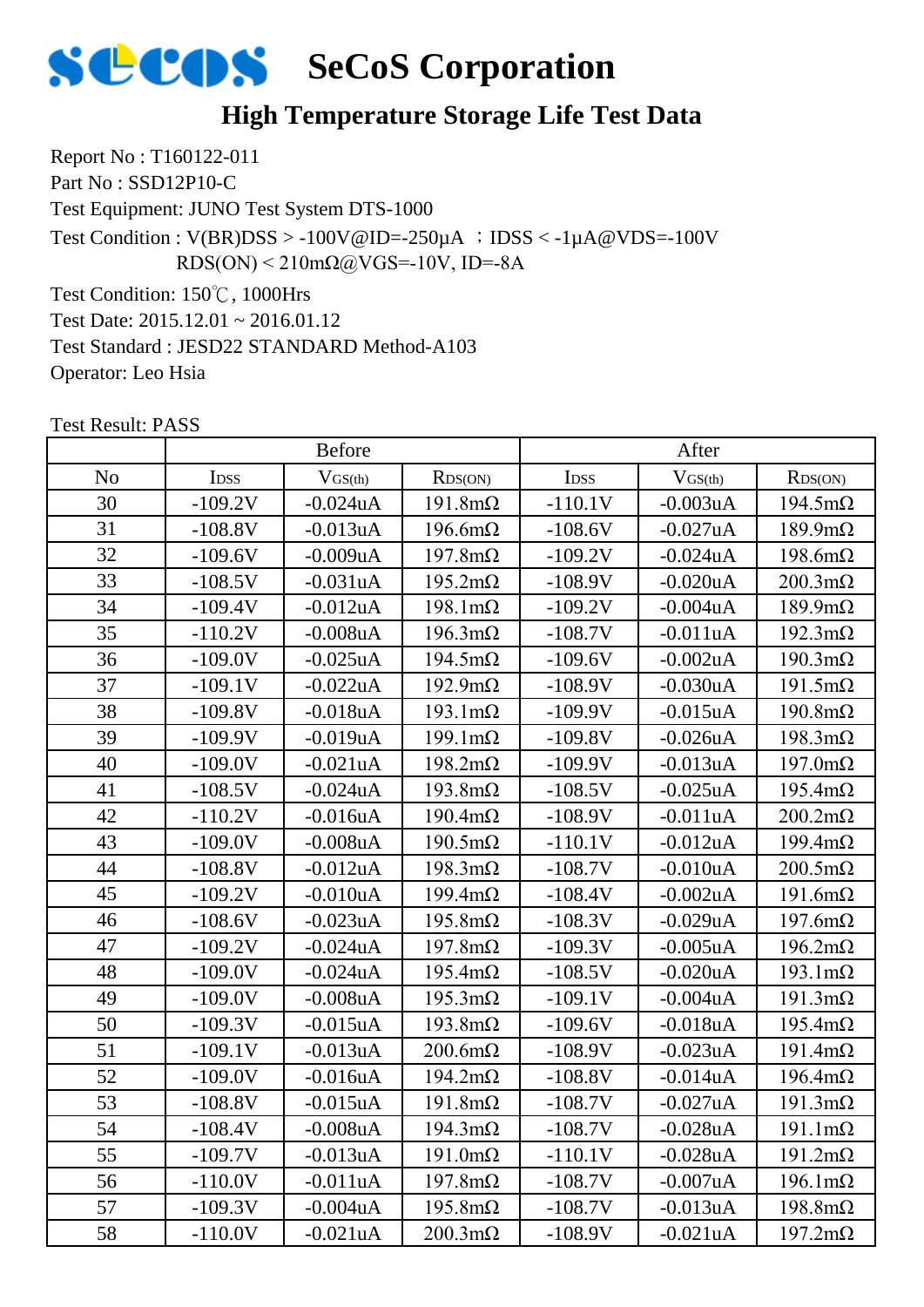

#### **High Temperature Storage Life Test Data**

Report No : T160122-011

Part No : SSD12P10-C

Test Equipment: JUNO Test System DTS-1000

Test Condition :  $V(BR)DSS > -100V@ID = -250\mu A$  ;  $DSS < -1\mu A@VDS = -100V$ RDS(ON) < 210mΩ@VGS=-10V, ID=-8A

Test Condition: 150℃, 1000Hrs

Test Date: 2015.12.01 ~ 2016.01.12

Test Standard : JESD22 STANDARD Method-A103

Operator: Leo Hsia

Test Result: PASS

|                |             | <b>Before</b> |                        |                  | After        |                        |
|----------------|-------------|---------------|------------------------|------------------|--------------|------------------------|
| N <sub>o</sub> | <b>IDSS</b> | $V_{GS(th)}$  | RDS(ON)                | I <sub>DSS</sub> | $V_{GS(th)}$ | RDS(ON)                |
| 59             | $-109.0V$   | $-0.007uA$    | $196.0 \text{m}\Omega$ | $-109.2V$        | $-0.004uA$   | $199.2 \text{m}\Omega$ |
| 60             | $-108.8V$   | $-0.023uA$    | $195.6m\Omega$         | $-109.4V$        | $-0.030uA$   | $190.9 \text{m}\Omega$ |
| 61             | $-108.4V$   | $-0.003uA$    | $198.8m\Omega$         | $-109.3V$        | $-0.010uA$   | $193.1 \text{m}\Omega$ |
| 62             | $-108.3V$   | $-0.004uA$    | $190.2 \text{m}\Omega$ | $-108.9V$        | $-0.025$ uA  | $192.0 \text{m}\Omega$ |
| 63             | $-108.6V$   | $-0.011uA$    | $199.4 \text{m}\Omega$ | $-110.1V$        | $-0.014uA$   | $196.8m\Omega$         |
| 64             | $-109.7V$   | $-0.011uA$    | $197.3 \text{m}\Omega$ | $-109.1V$        | $-0.024uA$   | $193.3 \text{mA}$      |
| 65             | $-108.4V$   | $-0.018uA$    | $198.4 \text{m}\Omega$ | $-109.5V$        | $-0.012uA$   | $199.5 \text{m}\Omega$ |
| 66             | $-108.4V$   | $-0.018uA$    | $193.9 \text{m}\Omega$ | $-108.9V$        | $-0.024uA$   | $193.2 \text{m}\Omega$ |
| 67             | $-109.7V$   | $-0.022uA$    | $195.0 \text{m}\Omega$ | $-108.4V$        | $-0.001uA$   | $200.5 \text{m}\Omega$ |
| 68             | $-110.1V$   | $-0.008uA$    | $197.8m\Omega$         | $-109.8V$        | $-0.016uA$   | $192.5 \text{m}\Omega$ |
| 69             | $-108.9V$   | $-0.016uA$    | $193.5 \text{m}\Omega$ | $-109.3V$        | $-0.030uA$   | $192.4 \text{m}\Omega$ |
| 70             | $-109.8V$   | $-0.030uA$    | $197.3 \text{m}\Omega$ | $-109.0V$        | $-0.005$ uA  | $198.2 \text{m}\Omega$ |
| 71             | $-109.4V$   | $-0.026$ uA   | $194.0 \text{m}\Omega$ | $-109.2V$        | $-0.005uA$   | $198.6m\Omega$         |
| 72             | $-108.9V$   | $-0.009uA$    | $198.2 \text{m}\Omega$ | $-109.6V$        | $-0.016uA$   | $192.7 \text{m}\Omega$ |
| 73             | $-110.1V$   | $-0.003uA$    | $194.0 \text{m}\Omega$ | $-109.7V$        | $-0.022uA$   | $189.8m\Omega$         |
| 74             | $-109.7V$   | $-0.005$ uA   | $199.0 \text{m}\Omega$ | $-108.5V$        | $-0.004uA$   | $190.1 \text{m}\Omega$ |
| 75             | $-109.9V$   | $-0.019uA$    | $194.6m\Omega$         | $-109.5V$        | $-0.029uA$   | $200.5 \text{m}\Omega$ |
| 76             | $-108.8V$   | $-0.014uA$    | $197.6m\Omega$         | $-108.5V$        | $-0.007uA$   | $194.2 \text{m}\Omega$ |
| 77             | $-110.1V$   | $-0.027uA$    | $195.8m\Omega$         | $-110.2V$        | $-0.019uA$   | $196.7 \text{m}\Omega$ |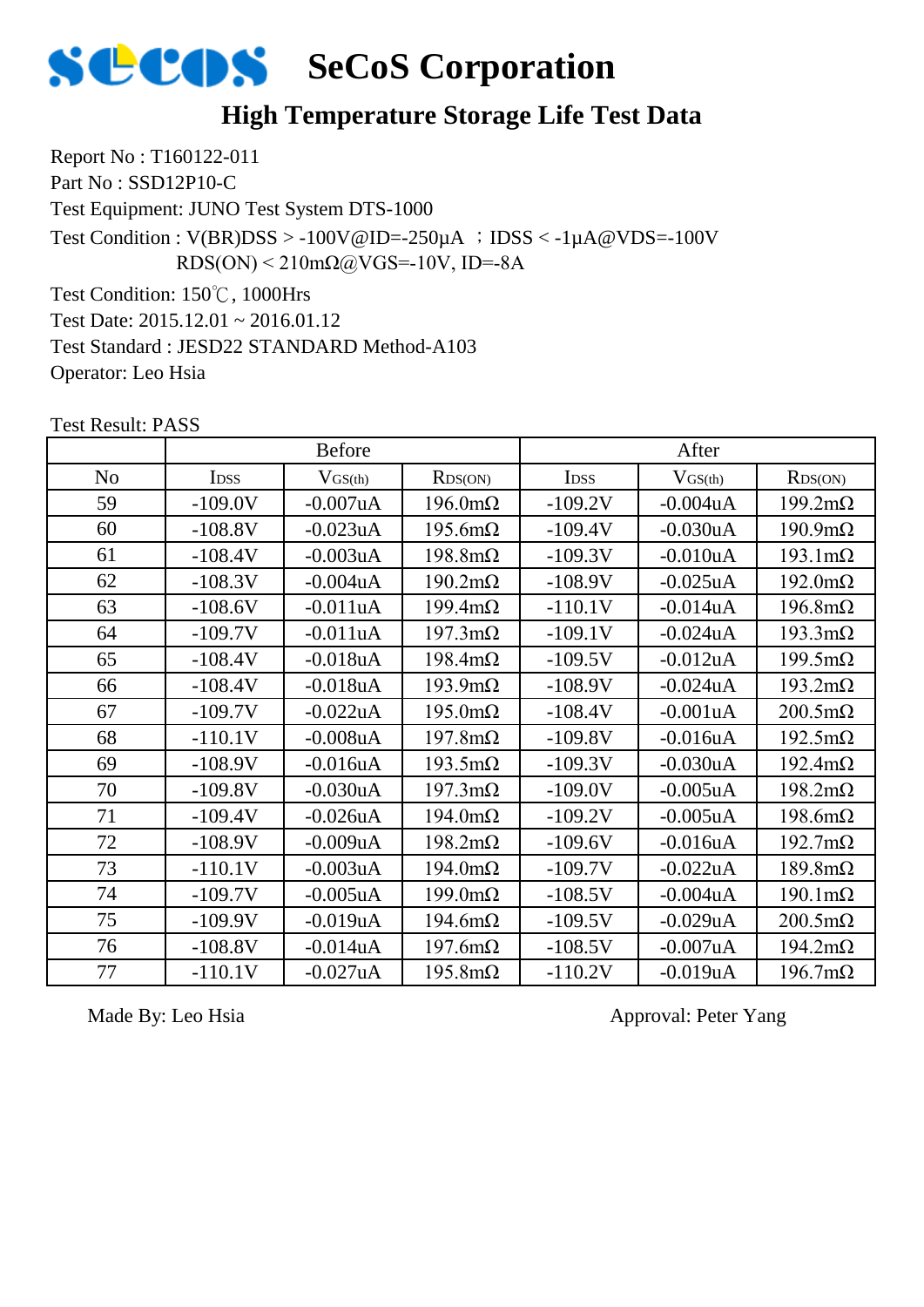

#### **Pressure Cooker Test Data**

Report No : T160122-011 Part No : SSD12P10-C Test Equipment: JUNO Test System DTS-1000 Test Condition: 121℃, 100%RH, 29.7PSIG, 168Hrs Test Date: 2015.12.01 ~ 2015.12.09 Test Condition :  $V(BR)DSS > -100V@ID = -250\mu A$  ;  $DSS < -1\mu A@VDS = -100V$ RDS(ON) < 210mΩ@VGS=-10V, ID=-8A

Test Standard : JESD22 STANDARD Method-A102

Operator: Leo Hsia

|                | <b>Before</b> |             |                        | After     |                |                        |
|----------------|---------------|-------------|------------------------|-----------|----------------|------------------------|
| N <sub>o</sub> | IDSS          | $V$ GS(th)  | RDS(ON)                | IDSS      | $V_{GS(th)}$   | RDS(ON)                |
| $\mathbf{1}$   | $-109.7V$     | $-0.028uA$  | $196.4 \text{m}\Omega$ | $-109.0V$ | $-0.024$ uA    | $197.2 \text{m}\Omega$ |
| $\overline{2}$ | $-109.2V$     | $-0.003uA$  | $200.7 \text{m}\Omega$ | $-109.5V$ | $-0.019$ u $A$ | $193.9 \text{m}\Omega$ |
| $\overline{3}$ | $-108.8V$     | $-0.018uA$  | $194.1 \text{m}\Omega$ | $-109.5V$ | $-0.028uA$     | $199.8 \text{m}\Omega$ |
| $\overline{4}$ | $-108.4V$     | $-0.003uA$  | $198.8 \text{m}\Omega$ | $-109.4V$ | $-0.012$ uA    | $191.7 \text{m}\Omega$ |
| 5              | $-109.9V$     | $-0.002uA$  | $200.3 \text{m}\Omega$ | $-109.8V$ | $-0.019$ u $A$ | $199.2 \text{m}\Omega$ |
| $\overline{6}$ | $-108.8V$     | $-0.017uA$  | $195.6 \text{m}\Omega$ | $-109.0V$ | $-0.017uA$     | $192.6 \text{m}\Omega$ |
| $\overline{7}$ | $-110.0V$     | $-0.012uA$  | $196.5 \text{m}\Omega$ | $-109.0V$ | $-0.031uA$     | $194.0 \text{m}\Omega$ |
| 8              | $-108.9V$     | $-0.003uA$  | $193.8 \text{m}\Omega$ | $-109.1V$ | $-0.017uA$     | $194.9 \text{m}\Omega$ |
| 9              | $-109.7V$     | $-0.012uA$  | $190.6m\Omega$         | $-110.2V$ | $-0.004uA$     | $198.6m\Omega$         |
| 10             | $-109.0V$     | $-0.002uA$  | $194.0 \text{m}\Omega$ | $-109.3V$ | $-0.009uA$     | $199.6 \text{m}\Omega$ |
| 11             | $-109.2V$     | $-0.024uA$  | $198.7 \text{m}\Omega$ | $-108.8V$ | $-0.016$ uA    | $194.2 \text{m}\Omega$ |
| 12             | $-108.4V$     | $-0.013uA$  | $194.9 \text{m}\Omega$ | $-108.3V$ | $-0.014uA$     | $200.7 \text{m}\Omega$ |
| 13             | $-108.8V$     | $-0.003uA$  | $197.1 \text{m}\Omega$ | $-109.7V$ | $-0.023uA$     | $195.3 \text{m}\Omega$ |
| 14             | $-109.0V$     | $-0.008uA$  | $193.9 \text{m}\Omega$ | $-108.8V$ | $-0.013uA$     | $199.0 \text{m}\Omega$ |
| 15             | $-108.4V$     | $-0.027uA$  | $192.5 \text{m}\Omega$ | $-109.6V$ | $-0.010uA$     | $194.0 \text{m}\Omega$ |
| 16             | $-109.2V$     | $-0.008$ uA | $198.5 \text{m}\Omega$ | $-109.6V$ | $-0.020uA$     | $191.9m\Omega$         |
| 17             | $-109.0V$     | $-0.019uA$  | $194.8m\Omega$         | $-109.8V$ | $-0.006$ u $A$ | $198.0 \text{m}\Omega$ |
| 18             | $-108.4V$     | $-0.003uA$  | $197.0 \text{m}\Omega$ | $-109.5V$ | $-0.004uA$     | $193.1 \text{m}\Omega$ |
| 19             | $-109.7V$     | $-0.011uA$  | $198.4 \text{m}\Omega$ | $-109.6V$ | $-0.019uA$     | $199.0 \text{m}\Omega$ |
| 20             | $-109.4V$     | $-0.014uA$  | $193.0 \text{m}\Omega$ | $-109.4V$ | $-0.002$ uA    | $191.2 \text{m}\Omega$ |
| 21             | $-109.8V$     | $-0.023uA$  | $199.1 \text{m}\Omega$ | $-108.5V$ | $-0.017uA$     | $194.6 \text{m}\Omega$ |
| 22             | $-109.5V$     | $-0.002uA$  | $195.1 \text{m}\Omega$ | $-108.5V$ | $-0.012$ uA    | $196.6m\Omega$         |
| 23             | $-109.9V$     | $-0.023uA$  | $200.3 \text{m}\Omega$ | $-109.5V$ | $-0.008$ u $A$ | $196.4 \text{m}\Omega$ |
| 24             | $-109.9V$     | $-0.016$ uA | $192.2 \text{m}\Omega$ | $-108.4V$ | $-0.013uA$     | $190.5 \text{m}\Omega$ |
| 25             | $-108.3V$     | $-0.003uA$  | $192.9 \text{m}\Omega$ | $-109.0V$ | $-0.008uA$     | $190.5 \text{m}\Omega$ |
| 26             | $-109.8V$     | $-0.010uA$  | $194.6m\Omega$         | $-109.9V$ | $-0.016uA$     | $194.8 \text{m}\Omega$ |
| 27             | $-109.8V$     | $-0.023uA$  | $197.1 \text{m}\Omega$ | $-109.9V$ | $-0.013uA$     | $198.1 \text{m}\Omega$ |
| 28             | $-109.3V$     | $-0.012uA$  | $197.3 \text{m}\Omega$ | $-110.0V$ | $-0.013uA$     | $194.0 \text{m}\Omega$ |
| 29             | $-109.1V$     | $-0.024uA$  | $199.7 \text{m}\Omega$ | $-109.5V$ | $-0.018$ uA    | $200.5 \text{m}\Omega$ |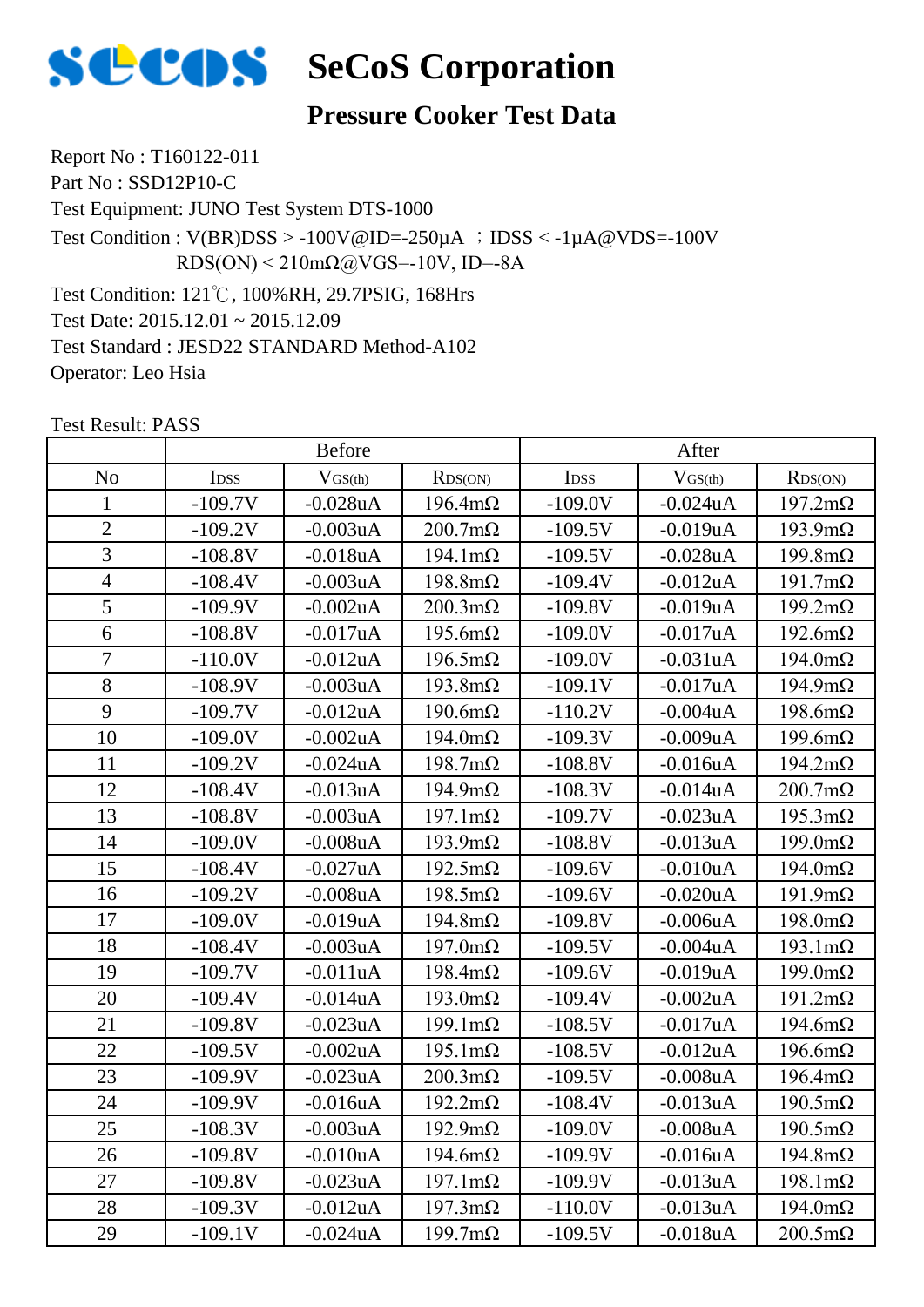

#### **Pressure Cooker Test Data**

Report No : T160122-011 Part No : SSD12P10-C Test Equipment: JUNO Test System DTS-1000 Test Condition: 121℃, 100%RH, 29.7PSIG, 168Hrs Test Date: 2015.12.01 ~ 2015.12.09 Test Condition :  $V(BR)DSS > -100V@ID = -250\mu A$  ;  $DSS < -1\mu A@VDS = -100V$ RDS(ON) < 210mΩ@VGS=-10V, ID=-8A

Test Standard : JESD22 STANDARD Method-A102

Operator: Leo Hsia

|                | <b>Before</b> |                |                        | After     |                |                        |
|----------------|---------------|----------------|------------------------|-----------|----------------|------------------------|
| N <sub>o</sub> | IDSS          | $V_{GS(th)}$   | RDS(ON)                | IDSS      | $V$ GS(th)     | RDS(ON)                |
| 30             | $-109.6V$     | $-0.002uA$     | $191.6m\Omega$         | $-109.8V$ | $-0.006$ u $A$ | $199.5 \text{m}\Omega$ |
| 31             | $-109.8V$     | $-0.016$ uA    | $196.6 \text{m}\Omega$ | $-109.3V$ | $-0.028uA$     | $198.7 \text{m}\Omega$ |
| 32             | $-109.9V$     | $-0.018uA$     | $193.4 \text{m}\Omega$ | $-109.2V$ | $-0.003uA$     | $198.9 \text{m}\Omega$ |
| 33             | $-108.9V$     | $-0.001uA$     | $195.5 \text{m}\Omega$ | $-109.1V$ | $-0.008uA$     | $198.3 \text{m}\Omega$ |
| 34             | $-109.9V$     | $-0.020uA$     | $199.7 \text{m}\Omega$ | $-108.7V$ | $-0.015uA$     | $194.2 \text{m}\Omega$ |
| 35             | $-108.9V$     | $-0.028$ uA    | $193.3 \text{m}\Omega$ | $-109.8V$ | $-0.021$ uA    | $195.9 \text{m}\Omega$ |
| 36             | $-108.5V$     | $-0.014uA$     | $195.3 \text{m}\Omega$ | $-108.3V$ | $-0.015uA$     | $196.2 \text{m}\Omega$ |
| 37             | $-109.0V$     | $-0.017uA$     | $192.7 \text{m}\Omega$ | $-110.2V$ | $-0.024uA$     | $194.8 \text{m}\Omega$ |
| 38             | $-109.8V$     | $-0.017uA$     | $198.5 \text{m}\Omega$ | $-109.8V$ | $-0.009uA$     | $195.0 \text{m}\Omega$ |
| 39             | $-109.6V$     | $-0.004uA$     | $200.6 \text{m}\Omega$ | $-108.5V$ | $-0.016uA$     | $200.5 \text{m}\Omega$ |
| 40             | $-109.3V$     | $-0.009uA$     | $192.5 \text{m}\Omega$ | $-108.6V$ | $-0.022uA$     | $199.2 \text{m}\Omega$ |
| 41             | $-109.9V$     | $-0.015uA$     | $192.4 \text{m}\Omega$ | $-108.8V$ | $-0.002uA$     | $196.8 \text{m}\Omega$ |
| 42             | $-109.4V$     | $-0.023uA$     | $197.6m\Omega$         | $-110.1V$ | $-0.014uA$     | $194.3 \text{m}\Omega$ |
| 43             | $-108.9V$     | $-0.017uA$     | $191.0 \text{m}\Omega$ | $-108.3V$ | $-0.030uA$     | $195.9 \text{m}\Omega$ |
| 44             | $-108.7V$     | $-0.029uA$     | $195.5 \text{m}\Omega$ | $-109.8V$ | $-0.022uA$     | $193.7 \text{m}\Omega$ |
| 45             | $-108.6V$     | $-0.016uA$     | $199.2 \text{m}\Omega$ | $-109.4V$ | $-0.004uA$     | $199.1 \text{m}\Omega$ |
| 46             | $-108.6V$     | $-0.004uA$     | $194.2 \text{m}\Omega$ | $-110.1V$ | $-0.022uA$     | $192.1 \text{m}\Omega$ |
| 47             | $-109.1V$     | $-0.031uA$     | $192.3 \text{m}\Omega$ | $-109.8V$ | $-0.024uA$     | $194.8 \text{m}\Omega$ |
| 48             | $-110.1V$     | $-0.014uA$     | $195.4 \text{m}\Omega$ | $-109.1V$ | $-0.016uA$     | $196.4 \text{m}\Omega$ |
| 49             | $-108.7V$     | $-0.026uA$     | $190.2 \text{m}\Omega$ | $-109.5V$ | $-0.024uA$     | $197.2 \text{m}\Omega$ |
| 50             | $-108.6V$     | $-0.017uA$     | $199.6m\Omega$         | $-108.5V$ | $-0.010uA$     | $194.8m\Omega$         |
| 51             | $-108.5V$     | $-0.013uA$     | $198.9 \text{m}\Omega$ | $-108.5V$ | $-0.020uA$     | $196.7 \text{m}\Omega$ |
| 52             | $-108.5V$     | $-0.001uA$     | $190.3 \text{m}\Omega$ | $-108.5V$ | $-0.015uA$     | $198.7 \text{m}\Omega$ |
| 53             | $-109.2V$     | $-0.008uA$     | $200.0 \text{m}\Omega$ | $-109.5V$ | $-0.017uA$     | $195.7 \text{m}\Omega$ |
| 54             | $-108.6V$     | $-0.017uA$     | $194.0 \text{m}\Omega$ | $-108.9V$ | $-0.009uA$     | $192.2 \text{m}\Omega$ |
| 55             | $-109.2V$     | $-0.029uA$     | $196.8 \text{m}\Omega$ | $-108.5V$ | $-0.002uA$     | $198.0 \text{m}\Omega$ |
| 56             | $-108.5V$     | $-0.027uA$     | $199.6m\Omega$         | $-108.9V$ | $-0.009uA$     | $194.2 \text{m}\Omega$ |
| 57             | $-109.3V$     | $-0.017uA$     | $190.9 \text{m}\Omega$ | $-109.8V$ | $-0.027uA$     | $199.9 \text{mA}$      |
| 58             | $-110.2V$     | $-0.006$ u $A$ | $200.9 \text{m}\Omega$ | $-108.9V$ | $-0.017uA$     | $199.7 \text{m}\Omega$ |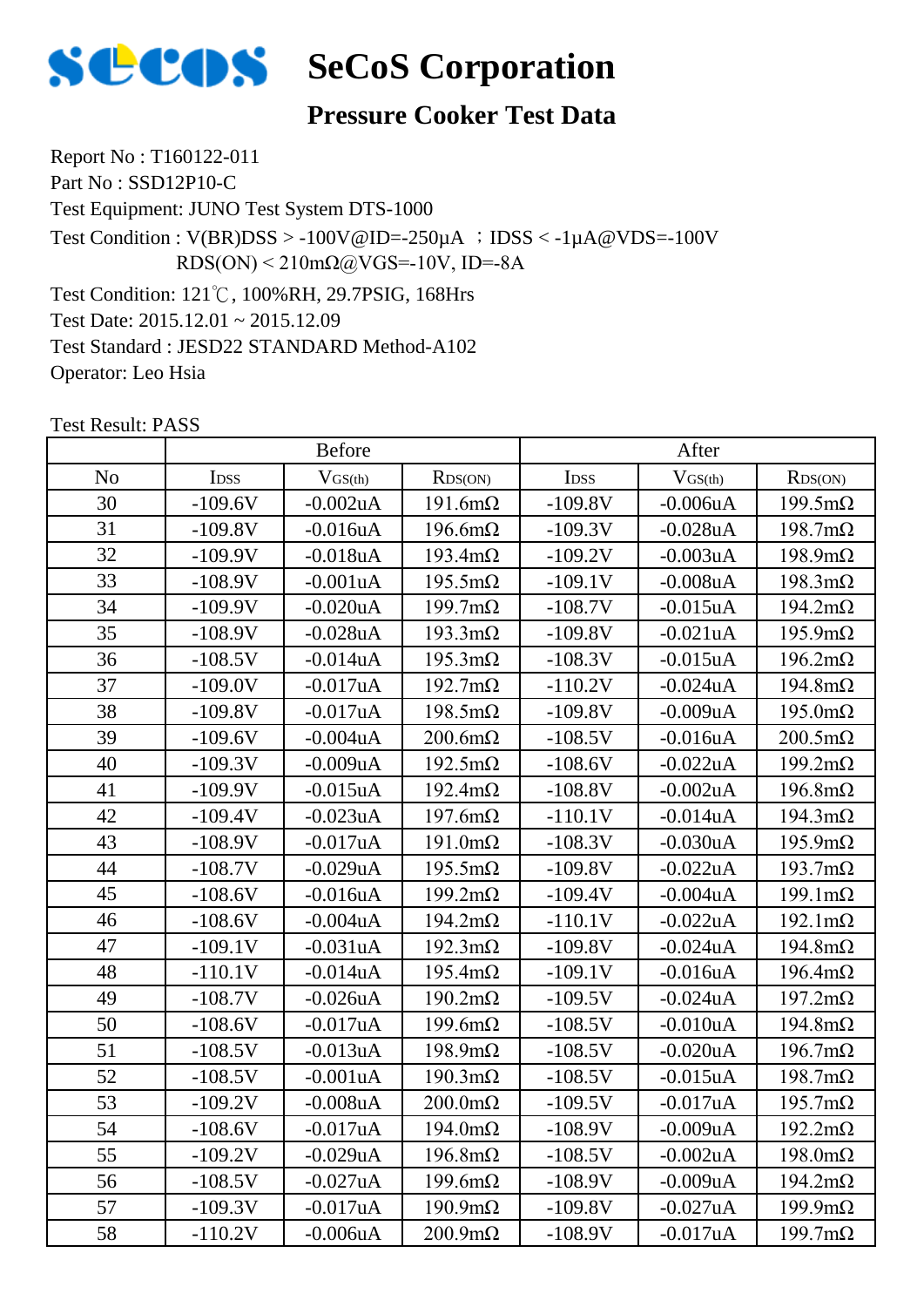

#### **Pressure Cooker Test Data**

Report No : T160122-011 Part No : SSD12P10-C Test Equipment: JUNO Test System DTS-1000 Test Condition: 121℃, 100%RH, 29.7PSIG, 168Hrs Test Date: 2015.12.01 ~ 2015.12.09 Test Condition :  $V(BR)DSS > -100V@ID = -250\mu A$  ;  $DSS < -1\mu A@VDS = -100V$ RDS(ON) < 210mΩ@VGS=-10V, ID=-8A

Test Standard : JESD22 STANDARD Method-A102

Operator: Leo Hsia

Test Result: PASS

|                |                  | <b>Before</b>  |                        |             | After          |                        |  |
|----------------|------------------|----------------|------------------------|-------------|----------------|------------------------|--|
| N <sub>o</sub> | I <sub>DSS</sub> | $V_{GS(th)}$   | RDS(ON)                | <b>IDSS</b> | $V_{GS(th)}$   | RDS(ON)                |  |
| 59             | $-108.5V$        | $-0.011uA$     | $190.4 \text{m}\Omega$ | $-109.0V$   | $-0.003uA$     | $193.4 \text{m}\Omega$ |  |
| 60             | $-108.4V$        | $-0.016uA$     | $194.9 \text{m}\Omega$ | $-108.9V$   | $-0.010uA$     | $200.2 \text{m}\Omega$ |  |
| 61             | $-108.3V$        | $-0.018uA$     | $191.6m\Omega$         | $-109.2V$   | $-0.008uA$     | $192.9 \text{m}\Omega$ |  |
| 62             | $-109.1V$        | $-0.021uA$     | $198.7 \text{m}\Omega$ | $-108.6V$   | $-0.026$ uA    | $197.9 \text{m}\Omega$ |  |
| 63             | $-109.7V$        | $-0.028$ u $A$ | $200.2 \text{m}\Omega$ | $-108.9V$   | $-0.006uA$     | $194.8m\Omega$         |  |
| 64             | $-109.8V$        | $-0.021uA$     | $196.5 \text{m}\Omega$ | $-109.0V$   | $-0.025uA$     | $200.6m\Omega$         |  |
| 65             | $-109.4V$        | $-0.008$ u $A$ | $191.6m\Omega$         | $-109.3V$   | $-0.017uA$     | $195.2 \text{m}\Omega$ |  |
| 66             | $-110.1V$        | $-0.021uA$     | $194.7 \text{m}\Omega$ | $-109.5V$   | $-0.021uA$     | $199.1 \text{m}\Omega$ |  |
| 67             | $-109.1V$        | $-0.014uA$     | $193.0 \text{m}\Omega$ | $-110.1V$   | $-0.018uA$     | $197.0 \text{m}\Omega$ |  |
| 68             | $-109.5V$        | $-0.006uA$     | $200.3 \text{m}\Omega$ | $-109.7V$   | $-0.009uA$     | $194.2 \text{m}\Omega$ |  |
| 69             | $-108.8V$        | $-0.023uA$     | $196.6m\Omega$         | $-108.9V$   | $-0.024uA$     | $191.7 \text{m}\Omega$ |  |
| 70             | $-109.9V$        | $-0.006$ u $A$ | $195.0 \text{m}\Omega$ | $-108.9V$   | $-0.019uA$     | $200.8 \text{m}\Omega$ |  |
| 71             | $-108.7V$        | $-0.020uA$     | $190.3 \text{m}\Omega$ | $-108.5V$   | $-0.005uA$     | $199.1 \text{m}\Omega$ |  |
| 72             | $-109.1V$        | $-0.002uA$     | $193.3 \text{mA}$      | $-108.5V$   | $-0.022uA$     | $193.7 \text{m}\Omega$ |  |
| 73             | $-109.2V$        | $-0.023uA$     | $196.9 \text{m}\Omega$ | $-109.5V$   | $-0.027uA$     | $196.3 \text{m}\Omega$ |  |
| 74             | $-109.5V$        | $-0.029uA$     | $190.2 \text{m}\Omega$ | $-108.7V$   | $-0.029uA$     | $194.7 \text{m}\Omega$ |  |
| 75             | $-109.3V$        | $-0.029uA$     | $199.0 \text{m}\Omega$ | $-108.9V$   | $-0.021$ uA    | $196.4 \text{m}\Omega$ |  |
| 76             | $-109.5V$        | $-0.030uA$     | $196.8m\Omega$         | $-108.6V$   | $-0.019uA$     | $192.6 \text{m}\Omega$ |  |
| 77             | $-108.7V$        | $-0.025$ uA    | $192.9 \text{m}\Omega$ | $-109.4V$   | $-0.026$ u $A$ | $191.9m\Omega$         |  |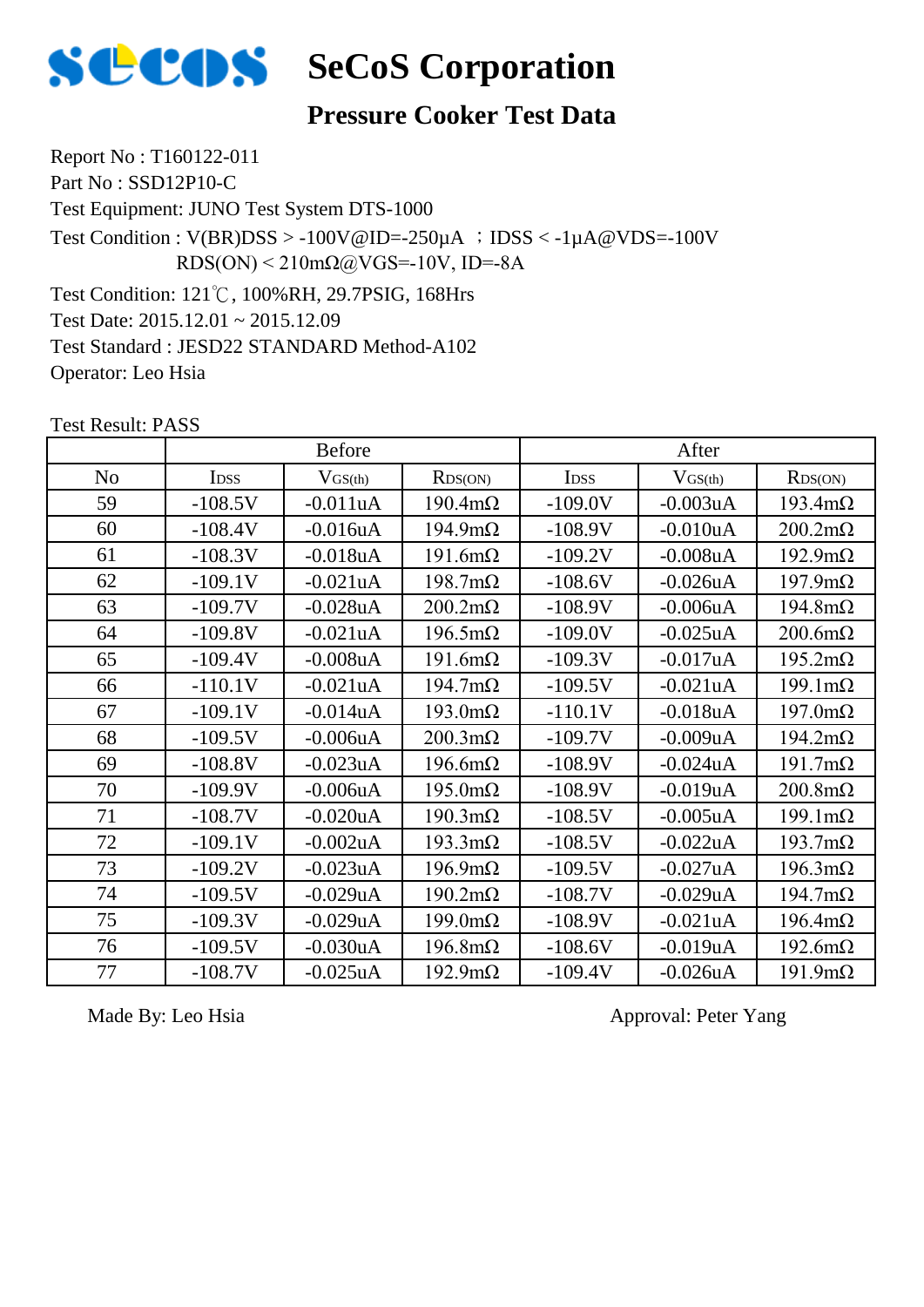

#### **Temperature Cycle Test Data**

Report No : T160122-011

Part No : SSD12P10-C

Test Equipment: JUNO Test System DTS-1000

Test Condition :  $V(BR)DSS > -100V@ID = -250\mu A$  ;  $DSS < -1\mu A@VDS = -100V$ RDS(ON) < 210mΩ@VGS=-10V, ID=-8A

Test Condition: -55℃/30min, 150℃/30min, for1000 Cycle

Test Date: 2015.12.01 ~ 2016.01.22

Test Standard : JESD22 STANDARD Method-A104

Operator: Leo Hsia

|                | <b>Before</b> |             |                        | After     |             |                        |
|----------------|---------------|-------------|------------------------|-----------|-------------|------------------------|
| N <sub>o</sub> | IDSS          | $V$ GS(th)  | RDS(ON)                | IDSS      | $V$ GS(th)  | RDS(ON)                |
| $\mathbf{1}$   | $-109.8V$     | $-0.031uA$  | $199.4 \text{m}\Omega$ | $-108.5V$ | $-0.011uA$  | $190.8 \text{m}\Omega$ |
| $\overline{2}$ | $-108.4V$     | $-0.020uA$  | $193.8 \text{m}\Omega$ | $-110.0V$ | $-0.028uA$  | $195.3 \text{m}\Omega$ |
| $\overline{3}$ | $-109.8V$     | $-0.015uA$  | $193.4 \text{m}\Omega$ | $-110.0V$ | $-0.022uA$  | $199.5 \text{m}\Omega$ |
| $\overline{4}$ | $-108.4V$     | $-0.019uA$  | $190.1 \text{m}\Omega$ | $-108.6V$ | $-0.029uA$  | $199.1 \text{m}\Omega$ |
| 5              | $-109.1V$     | $-0.009uA$  | $198.5 \text{m}\Omega$ | $-108.6V$ | $-0.007uA$  | $192.4 \text{m}\Omega$ |
| $\overline{6}$ | $-108.7V$     | $-0.013uA$  | $200.2 \text{m}\Omega$ | $-110.1V$ | $-0.015$ uA | $196.8 \text{m}\Omega$ |
| $\overline{7}$ | $-109.8V$     | $-0.007uA$  | $199.8 \text{m}\Omega$ | $-108.7V$ | $-0.002uA$  | $192.1 \text{m}\Omega$ |
| 8              | $-108.5V$     | $-0.009uA$  | $191.2 \text{m}\Omega$ | $-109.3V$ | $-0.021uA$  | $191.6m\Omega$         |
| 9              | $-108.9V$     | $-0.030uA$  | $192.8 \text{m}\Omega$ | $-109.7V$ | $-0.029uA$  | $192.2 \text{m}\Omega$ |
| 10             | $-108.5V$     | $-0.008uA$  | $190.3 \text{m}\Omega$ | $-109.5V$ | $-0.016$ uA | $197.9 \text{m}\Omega$ |
| 11             | $-109.7V$     | $-0.020uA$  | $196.3 \text{m}\Omega$ | $-108.9V$ | $-0.026$ uA | $190.2 \text{m}\Omega$ |
| 12             | $-109.0V$     | $-0.026$ uA | $198.5 \text{m}\Omega$ | $-110.0V$ | $-0.009uA$  | $198.3 \text{m}\Omega$ |
| 13             | $-110.0V$     | $-0.002$ uA | $194.9 \text{m}\Omega$ | $-110.0V$ | $-0.018uA$  | $192.8 \text{m}\Omega$ |
| 14             | $-108.6V$     | $-0.008uA$  | $199.3 \text{m}\Omega$ | $-109.9V$ | $-0.014uA$  | $193.8 \text{m}\Omega$ |
| 15             | $-108.9V$     | $-0.019uA$  | $194.4 \text{m}\Omega$ | $-109.8V$ | $-0.007uA$  | $194.8 \text{m}\Omega$ |
| 16             | $-109.2V$     | $-0.018uA$  | $196.9 \text{m}\Omega$ | $-108.8V$ | $-0.017uA$  | $198.8 \text{m}\Omega$ |
| 17             | $-109.2V$     | $-0.012uA$  | $190.2 \text{m}\Omega$ | $-109.6V$ | $-0.020uA$  | $193.6m\Omega$         |
| 18             | $-109.9V$     | $-0.027uA$  | $191.6m\Omega$         | $-109.4V$ | $-0.025uA$  | $195.8m\Omega$         |
| 19             | $-109.9V$     | $-0.011uA$  | $195.3 \text{m}\Omega$ | $-108.5V$ | $-0.005uA$  | $196.1 \text{m}\Omega$ |
| 20             | $-109.7V$     | $-0.002uA$  | $197.6 \text{m}\Omega$ | $-109.2V$ | $-0.024uA$  | $196.6m\Omega$         |
| 21             | $-109.7V$     | $-0.024uA$  | $191.8 \text{m}\Omega$ | $-109.7V$ | $-0.023uA$  | $190.9 \text{m}\Omega$ |
| 22             | $-109.0V$     | $-0.015uA$  | $200.6m\Omega$         | $-108.8V$ | $-0.009uA$  | $193.4 \text{m}\Omega$ |
| 23             | $-110.2V$     | $-0.013uA$  | $196.8 \text{m}\Omega$ | $-109.7V$ | $-0.003uA$  | $190.3 \text{m}\Omega$ |
| 24             | $-108.6V$     | $-0.029uA$  | $196.8 \text{m}\Omega$ | $-108.7V$ | $-0.027uA$  | $192.0 \text{m}\Omega$ |
| 25             | $-109.8V$     | $-0.008uA$  | $192.6 \text{m}\Omega$ | $-109.4V$ | $-0.014uA$  | $200.5 \text{m}\Omega$ |
| 26             | $-109.0V$     | $-0.013uA$  | $193.4 \text{m}\Omega$ | $-109.8V$ | $-0.017uA$  | $190.7 \text{m}\Omega$ |
| 27             | $-109.7V$     | $-0.009uA$  | $193.4 \text{m}\Omega$ | $-108.8V$ | $-0.013uA$  | $197.7 \text{m}\Omega$ |
| 28             | $-109.8V$     | $-0.026$ uA | $194.6m\Omega$         | $-109.6V$ | $-0.021uA$  | $193.4 \text{m}\Omega$ |
| 29             | $-109.8V$     | $-0.007uA$  | $194.3 \text{m}\Omega$ | $-109.9V$ | $-0.030uA$  | $192.4 \text{m}\Omega$ |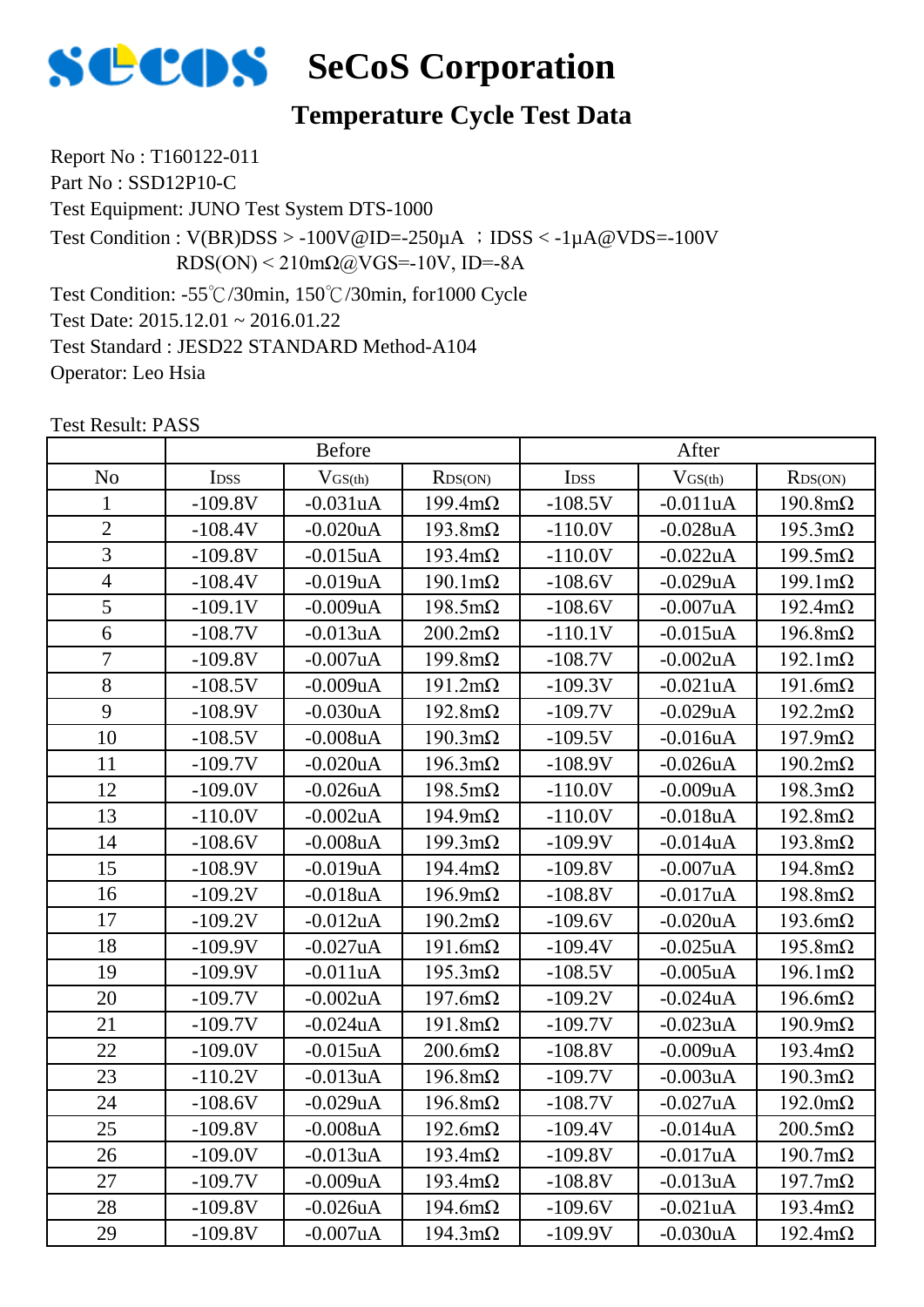

#### **Temperature Cycle Test Data**

Report No : T160122-011

Part No : SSD12P10-C

Test Equipment: JUNO Test System DTS-1000

Test Condition :  $V(BR)DSS > -100V@ID = -250\mu A$  ;  $DSS < -1\mu A@VDS = -100V$ RDS(ON) < 210mΩ@VGS=-10V, ID=-8A

Test Condition: -55℃/30min, 150℃/30min, for1000 Cycle

Test Date: 2015.12.01 ~ 2016.01.22

Test Standard : JESD22 STANDARD Method-A104

Operator: Leo Hsia

|                | <b>Before</b> |              |                        | After     |                |                        |
|----------------|---------------|--------------|------------------------|-----------|----------------|------------------------|
| N <sub>o</sub> | IDSS          | $V_{GS(th)}$ | RDS(ON)                | IDSS      | $V$ GS(th)     | RDS(ON)                |
| 30             | $-108.6V$     | $-0.012$ uA  | $198.5 \text{m}\Omega$ | $-108.9V$ | $-0.019$ uA    | $191.1 \text{m}\Omega$ |
| 31             | $-108.8V$     | $-0.015uA$   | $197.9 \text{m}\Omega$ | $-109.7V$ | $-0.026$ u $A$ | $192.8 \text{m}\Omega$ |
| 32             | $-108.8V$     | $-0.005uA$   | $195.1 \text{m}\Omega$ | $-108.4V$ | $-0.027uA$     | $198.5 \text{m}\Omega$ |
| 33             | $-109.9V$     | $-0.029uA$   | $195.4 \text{m}\Omega$ | $-108.3V$ | $-0.006uA$     | $192.6 \text{m}\Omega$ |
| 34             | $-109.8V$     | $-0.028uA$   | $200.4m\Omega$         | $-109.0V$ | $-0.030uA$     | $191.7 \text{m}\Omega$ |
| 35             | $-109.5V$     | $-0.025uA$   | $197.8 \text{m}\Omega$ | $-109.9V$ | $-0.015$ uA    | $194.0 \text{m}\Omega$ |
| 36             | $-109.0V$     | $-0.024uA$   | $191.2 \text{m}\Omega$ | $-110.1V$ | $-0.024uA$     | $194.5 \text{m}\Omega$ |
| 37             | $-109.9V$     | $-0.016$ uA  | $200.1 \text{m}\Omega$ | $-108.5V$ | $-0.029uA$     | $190.8 \text{m}\Omega$ |
| 38             | $-109.8V$     | $-0.015$ uA  | $191.9m\Omega$         | $-109.0V$ | $-0.023uA$     | $191.5 \text{m}\Omega$ |
| 39             | $-109.2V$     | $-0.028uA$   | $195.9 \text{m}\Omega$ | $-108.4V$ | $-0.025uA$     | $200.0 \text{m}\Omega$ |
| 40             | $-109.1V$     | $-0.009uA$   | $198.6m\Omega$         | $-109.9V$ | $-0.024$ u $A$ | $198.8 \text{m}\Omega$ |
| 41             | $-108.6V$     | $-0.017uA$   | $195.3 \text{m}\Omega$ | $-108.5V$ | $-0.029uA$     | $197.0 \text{m}\Omega$ |
| 42             | $-108.3V$     | $-0.007uA$   | $200.7 \text{m}\Omega$ | $-110.1V$ | $-0.029uA$     | $191.7 \text{m}\Omega$ |
| 43             | $-109.7V$     | $-0.027uA$   | $190.5 \text{m}\Omega$ | $-109.3V$ | $-0.015$ uA    | $196.0 \text{m}\Omega$ |
| 44             | $-109.1V$     | $-0.017uA$   | $194.9 \text{m}\Omega$ | $-110.0V$ | $-0.009uA$     | $200.9 \text{m}\Omega$ |
| 45             | $-109.3V$     | $-0.024uA$   | $192.0 \text{m}\Omega$ | $-108.8V$ | $-0.028$ u $A$ | $190.6m\Omega$         |
| 46             | $-108.8V$     | $-0.030uA$   | $199.8 \text{m}\Omega$ | $-108.4V$ | $-0.004uA$     | $199.2 \text{m}\Omega$ |
| 47             | $-109.3V$     | $-0.023uA$   | $194.8 \text{m}\Omega$ | $-109.1V$ | $-0.023uA$     | $191.9m\Omega$         |
| 48             | $-109.0V$     | $-0.026$ uA  | $194.0 \text{m}\Omega$ | $-109.1V$ | $-0.004uA$     | $198.2 \text{m}\Omega$ |
| 49             | $-109.8V$     | $-0.008uA$   | $195.4 \text{m}\Omega$ | $-110.2V$ | $-0.005$ uA    | $199.7 \text{m}\Omega$ |
| 50             | $-109.5V$     | $-0.012uA$   | $192.3 \text{m}\Omega$ | $-110.1V$ | $-0.024$ u $A$ | $195.0 \text{m}\Omega$ |
| 51             | $-108.5V$     | $-0.030uA$   | $190.5 \text{m}\Omega$ | $-108.6V$ | $-0.009uA$     | $191.6m\Omega$         |
| 52             | $-109.4V$     | $-0.021uA$   | $196.0 \text{m}\Omega$ | $-108.5V$ | $-0.009uA$     | $197.9 \text{m}\Omega$ |
| 53             | $-108.9V$     | $-0.016$ uA  | $196.6m\Omega$         | $-109.5V$ | $-0.012$ uA    | $200.7 \text{m}\Omega$ |
| 54             | $-109.7V$     | $-0.027uA$   | $196.8 \text{m}\Omega$ | $-109.6V$ | $-0.023uA$     | $199.4 \text{m}\Omega$ |
| 55             | $-109.1V$     | $-0.029uA$   | $191.1 \text{m}\Omega$ | $-108.6V$ | $-0.008$ u $A$ | $192.6 \text{m}\Omega$ |
| 56             | $-109.6V$     | $-0.008uA$   | $194.8 \text{m}\Omega$ | $-109.6V$ | $-0.025uA$     | $192.0 \text{m}\Omega$ |
| 57             | $-108.4V$     | $-0.023uA$   | $191.7 \text{m}\Omega$ | $-108.9V$ | $-0.025uA$     | $192.9 \text{m}\Omega$ |
| 58             | $-108.3V$     | $-0.028uA$   | $198.3 \text{m}\Omega$ | $-108.5V$ | $-0.026$ u $A$ | $191.2 \text{m}\Omega$ |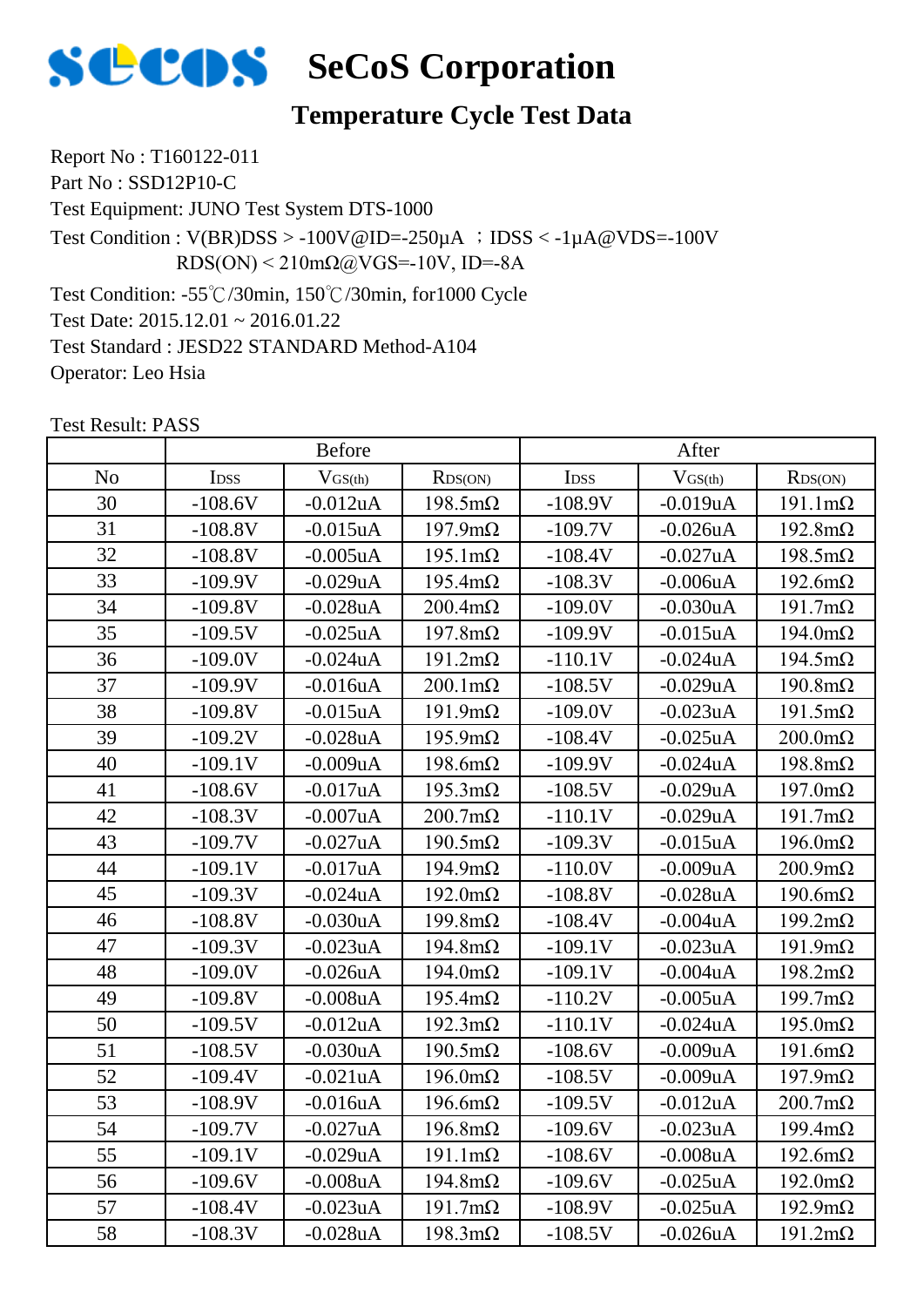

#### **Temperature Cycle Test Data**

Report No : T160122-011

Part No : SSD12P10-C

Test Equipment: JUNO Test System DTS-1000

Test Condition :  $V(BR)DSS > -100V@ID = -250\mu A$  ;  $DSS < -1\mu A@VDS = -100V$ RDS(ON) < 210mΩ@VGS=-10V, ID=-8A

Test Condition: -55℃/30min, 150℃/30min, for1000 Cycle

Test Date: 2015.12.01 ~ 2016.01.22

Test Standard : JESD22 STANDARD Method-A104

Operator: Leo Hsia

Test Result: PASS

|                | <b>Before</b>    |                |                        | After       |              |                        |
|----------------|------------------|----------------|------------------------|-------------|--------------|------------------------|
| N <sub>o</sub> | I <sub>DSS</sub> | $V$ GS(th)     | RDS(ON)                | <b>IDSS</b> | $V_{GS(th)}$ | RDS(ON)                |
| 59             | $-110.1V$        | $-0.007uA$     | $192.4 \text{m}\Omega$ | $-109.0V$   | $-0.024uA$   | $196.5 \text{m}\Omega$ |
| 60             | $-109.4V$        | $-0.018uA$     | $199.1 \text{m}\Omega$ | $-108.3V$   | $-0.029uA$   | $197.3 \text{m}\Omega$ |
| 61             | $-109.3V$        | $-0.010uA$     | $194.8m\Omega$         | $-110.1V$   | $-0.031uA$   | $195.7 \text{m}\Omega$ |
| 62             | $-108.8V$        | $-0.013uA$     | $197.2 \text{m}\Omega$ | $-109.7V$   | $-0.025$ uA  | $196.0 \text{m}\Omega$ |
| 63             | $-108.3V$        | $-0.030uA$     | $198.4 \text{m}\Omega$ | $-109.6V$   | $-0.015uA$   | $198.5 \text{m}\Omega$ |
| 64             | $-110.2V$        | $-0.016uA$     | $191.0 \text{m}\Omega$ | $-109.7V$   | $-0.002uA$   | $190.4 \text{m}\Omega$ |
| 65             | $-108.7V$        | $-0.003uA$     | $197.3 \text{m}\Omega$ | $-109.0V$   | $-0.022uA$   | $190.3 \text{m}\Omega$ |
| 66             | $-109.5V$        | $-0.006uA$     | $190.4 \text{m}\Omega$ | $-109.8V$   | $-0.012uA$   | $193.6m\Omega$         |
| 67             | $-109.3V$        | $-0.009uA$     | $197.9 \text{m}\Omega$ | $-109.6V$   | $-0.028uA$   | $198.8m\Omega$         |
| 68             | $-109.2V$        | $-0.026$ u $A$ | $199.3 \text{m}\Omega$ | $-109.4V$   | $-0.011uA$   | $193.5 \text{m}\Omega$ |
| 69             | $-110.2V$        | $-0.018uA$     | $195.5 \text{m}\Omega$ | $-109.7V$   | $-0.024uA$   | $195.8m\Omega$         |
| 70             | $-108.9V$        | $-0.030uA$     | $197.7 \text{m}\Omega$ | $-109.5V$   | $-0.030uA$   | $193.8 \text{m}\Omega$ |
| 71             | $-109.7V$        | $-0.018uA$     | $198.5 \text{m}\Omega$ | $-109.4V$   | $-0.027uA$   | $196.7 \text{m}\Omega$ |
| 72             | $-109.9V$        | $-0.020uA$     | $190.1 \text{m}\Omega$ | $-109.4V$   | $-0.006uA$   | $192.5 \text{m}\Omega$ |
| 73             | $-109.1V$        | $-0.011uA$     | $200.7 \text{m}\Omega$ | $-109.6V$   | $-0.008uA$   | $196.9 \text{m}\Omega$ |
| 74             | $-109.4V$        | $-0.002uA$     | $199.8m\Omega$         | $-108.3V$   | $-0.019uA$   | $198.3 \text{m}\Omega$ |
| 75             | $-109.5V$        | $-0.012$ uA    | $191.7 \text{m}\Omega$ | $-109.9V$   | $-0.024uA$   | $198.6m\Omega$         |
| 76             | $-108.4V$        | $-0.029uA$     | $199.7 \text{m}\Omega$ | $-108.5V$   | $-0.014uA$   | $193.6 \text{m}\Omega$ |
| 77             | $-109.9V$        | $-0.027uA$     | $191.8m\Omega$         | $-109.8V$   | $-0.026$ uA  | $190.9 \text{m}\Omega$ |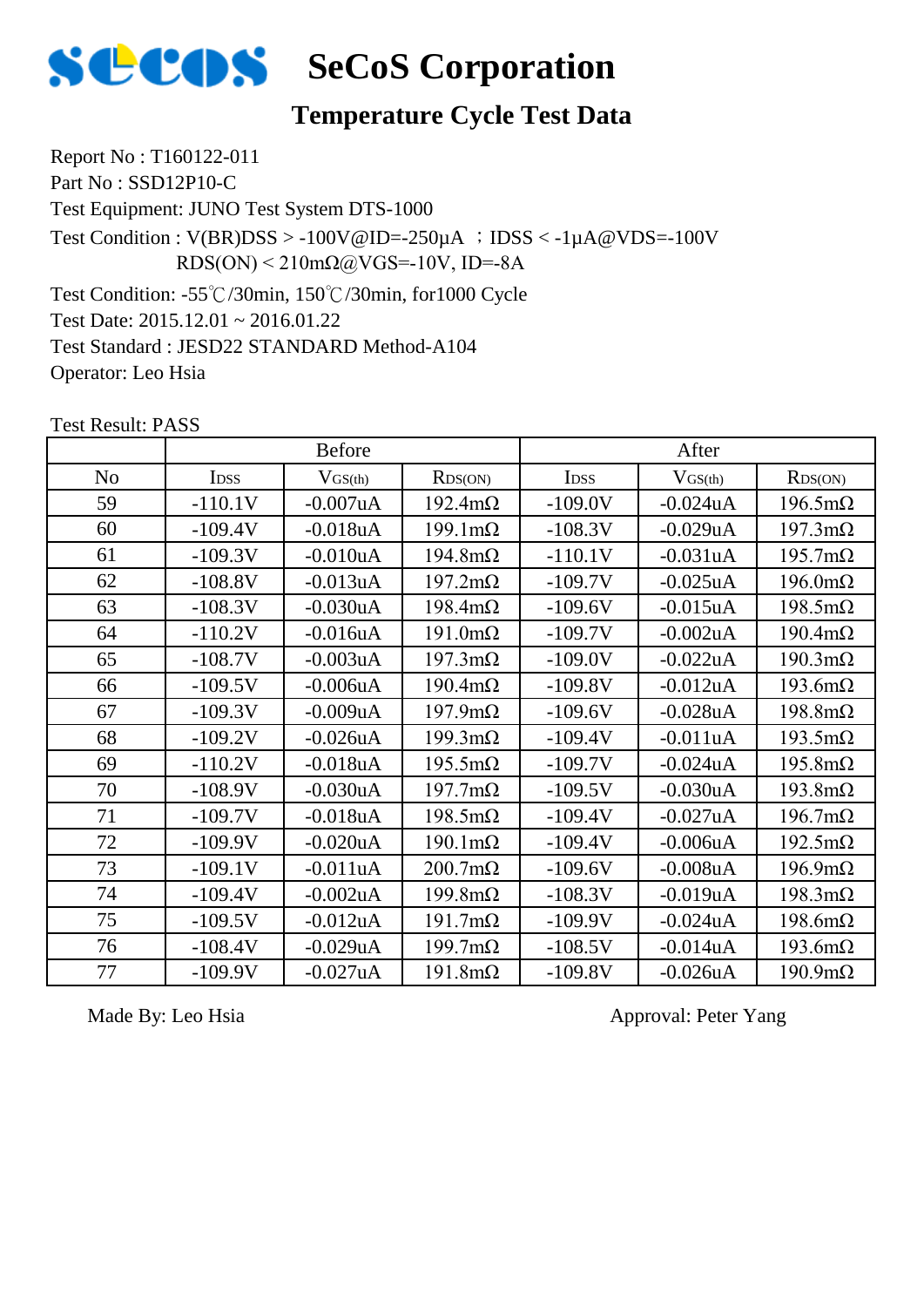

#### **High Temperature High Humidity Test Data**

Report No : T160122-011 Part No : SSD12P10-C

Test Equipment: JUNO Test System DTS-1000

Test Condition :  $V(BR)DSS > -100V@ID = -250\mu A$  ;  $DSS < -1\mu A@VDS = -100V$  $RDS(ON) < 210 \text{m}\Omega$ @VGS=-10V, ID=-8A

Test Condition: 85±2℃, 85±5%RH, 1000Hrs Test Date: 2015.12.09 ~ 2016.01.20 Test Standard : JESD22 STANDARD Method-A101 Operator: Leo Hsia

|                | <b>Before</b>    |                |                        | After            |              |                        |
|----------------|------------------|----------------|------------------------|------------------|--------------|------------------------|
| N <sub>o</sub> | I <sub>DSS</sub> | $V_{GS(th)}$   | RDS(ON)                | I <sub>DSS</sub> | $V_{GS(th)}$ | RDS(ON)                |
| 1              | $-108.3V$        | $-0.028$ u $A$ | $196.2 \text{m}\Omega$ | $-109.2V$        | $-0.024uA$   | $193.9 \text{m}\Omega$ |
| $\overline{2}$ | $-109.8V$        | $-0.005$ uA    | $190.3 \text{m}\Omega$ | $-109.4V$        | $-0.022uA$   | $196.5 \text{m}\Omega$ |
| 3              | $-109.3V$        | $-0.022uA$     | $196.6m\Omega$         | $-109.8V$        | $-0.012$ uA  | $196.2 \text{m}\Omega$ |
| $\overline{4}$ | $-109.7V$        | $-0.019uA$     | $195.1 \text{m}\Omega$ | $-109.8V$        | $-0.016$ uA  | $193.2 \text{m}\Omega$ |
| 5              | $-108.7V$        | $-0.024uA$     | $191.3 \text{m}\Omega$ | $-108.6V$        | $-0.013uA$   | $190.0 \text{m}\Omega$ |
| 6              | $-108.9V$        | $-0.026$ uA    | $198.5 \text{m}\Omega$ | $-108.9V$        | $-0.003uA$   | $194.5 \text{m}\Omega$ |
| 7              | $-109.6V$        | $-0.013uA$     | $194.5 \text{m}\Omega$ | $-110.2V$        | $-0.010uA$   | $199.1 \text{m}\Omega$ |
| 8              | $-108.5V$        | $-0.027uA$     | $197.8m\Omega$         | $-109.5V$        | $-0.010uA$   | $200.9 \text{m}\Omega$ |
| 9              | $-109.4V$        | $-0.001uA$     | $200.7 \text{m}\Omega$ | $-109.9V$        | $-0.024uA$   | $192.6 \text{m}\Omega$ |
| 10             | $-109.4V$        | $-0.004uA$     | $195.4 \text{m}\Omega$ | $-109.4V$        | $-0.003uA$   | $192.5 \text{m}\Omega$ |
| 11             | $-108.8V$        | $-0.015uA$     | $195.2 \text{m}\Omega$ | $-108.6V$        | $-0.027uA$   | $193.8 \text{m}\Omega$ |
| 12             | $-108.9V$        | $-0.019uA$     | $193.3 \text{mA}$      | $-109.2V$        | $-0.017uA$   | $191.4 \text{m}\Omega$ |
| 13             | $-108.4V$        | $-0.008$ u $A$ | $196.5 \text{m}\Omega$ | $-109.6V$        | $-0.010uA$   | $191.9m\Omega$         |
| 14             | $-109.8V$        | $-0.018uA$     | $200.9 \text{m}\Omega$ | $-109.3V$        | $-0.028uA$   | $190.9 \text{m}\Omega$ |
| 15             | $-108.4V$        | $-0.030uA$     | $192.0 \text{m}\Omega$ | $-109.6V$        | $-0.004uA$   | $195.3 \text{m}\Omega$ |
| 16             | $-108.5V$        | $-0.006uA$     | $195.7 \text{m}\Omega$ | $-108.9V$        | $-0.002$ uA  | $198.0 \text{m}\Omega$ |
| 17             | $-108.6V$        | $-0.019uA$     | $198.1 \text{m}\Omega$ | $-108.5V$        | $-0.015$ uA  | $198.2 \text{m}\Omega$ |
| 18             | $-109.7V$        | $-0.007uA$     | $192.0 \text{m}\Omega$ | $-108.8V$        | $-0.030uA$   | $196.3 \text{m}\Omega$ |
| 19             | $-109.4V$        | $-0.010uA$     | $199.5 \text{m}\Omega$ | $-110.1V$        | $-0.018$ uA  | $196.0 \text{m}\Omega$ |
| 20             | $-109.2V$        | $-0.024uA$     | $197.2 \text{m}\Omega$ | $-109.3V$        | $-0.002uA$   | $200.4 \text{m}\Omega$ |
| 21             | $-108.7V$        | $-0.010uA$     | $196.3 \text{m}\Omega$ | $-108.8V$        | $-0.028uA$   | $191.1 \text{m}\Omega$ |
| 22             | $-108.5V$        | $-0.010uA$     | $199.4 \text{m}\Omega$ | $-109.1V$        | $-0.021uA$   | $194.4 \text{m}\Omega$ |
| 23             | $-108.4V$        | $-0.030uA$     | $198.6m\Omega$         | $-109.3V$        | $-0.008uA$   | $195.3 \text{m}\Omega$ |
| 24             | $-109.1V$        | $-0.011uA$     | $194.3 \text{m}\Omega$ | $-109.7V$        | $-0.023uA$   | $200.8 \text{m}\Omega$ |
| 25             | $-109.0V$        | $-0.018uA$     | $194.6m\Omega$         | $-109.1V$        | $-0.012uA$   | $195.5 \text{m}\Omega$ |
| 26             | $-109.0V$        | $-0.005uA$     | $193.5 \text{m}\Omega$ | $-108.8V$        | $-0.020uA$   | $197.8m\Omega$         |
| 27             | $-109.4V$        | $-0.014uA$     | $191.7 \text{m}\Omega$ | $-109.1V$        | $-0.029uA$   | $193.3 \text{mA}$      |
| 28             | $-108.5V$        | $-0.014uA$     | $194.6m\Omega$         | $-108.8V$        | $-0.008uA$   | $194.6m\Omega$         |
| 29             | $-108.4V$        | $-0.009uA$     | $195.5 \text{m}\Omega$ | $-108.9V$        | $-0.025uA$   | $197.4 \text{m}\Omega$ |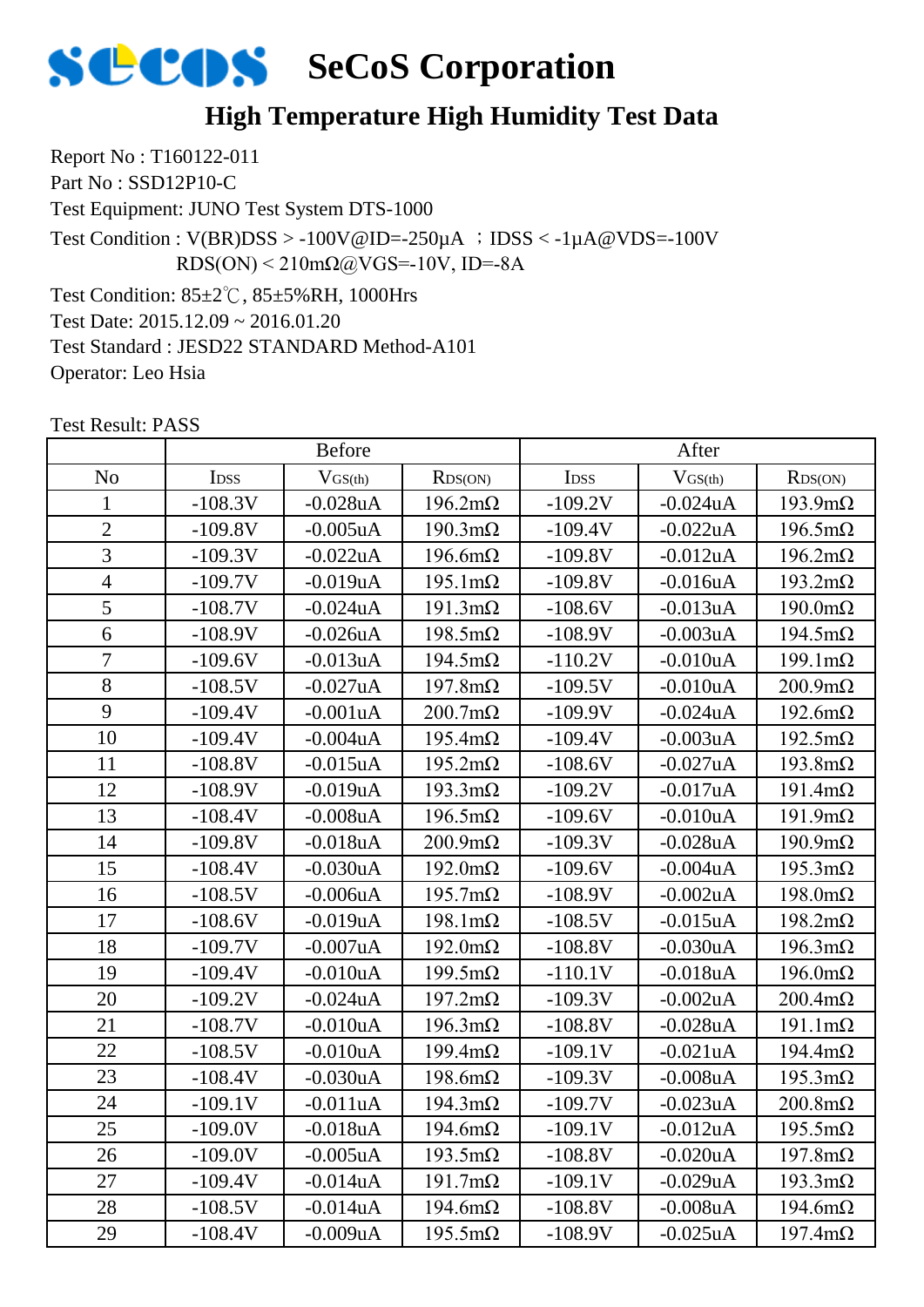

#### **High Temperature High Humidity Test Data**

Report No : T160122-011 Part No : SSD12P10-C

Test Equipment: JUNO Test System DTS-1000

Test Condition :  $V(BR)DSS > -100V@ID = -250\mu A$  ;  $DSS < -1\mu A@VDS = -100V$  $RDS(ON) < 210 \text{m}\Omega$ @VGS=-10V, ID=-8A

Test Condition: 85±2℃, 85±5%RH, 1000Hrs Test Date: 2015.12.09 ~ 2016.01.20 Test Standard : JESD22 STANDARD Method-A101 Operator: Leo Hsia

|                | <b>Before</b> |                |                        | After     |                |                        |
|----------------|---------------|----------------|------------------------|-----------|----------------|------------------------|
| N <sub>o</sub> | IDSS          | $V_{GS(th)}$   | RDS(ON)                | IDSS      | $V_{GS(th)}$   | RDS(ON)                |
| 30             | $-109.3V$     | $-0.005$ uA    | $193.8 \text{m}\Omega$ | $-108.4V$ | $-0.003$ uA    | $192.5 \text{m}\Omega$ |
| 31             | $-109.5V$     | $-0.025uA$     | $190.6m\Omega$         | $-109.0V$ | $-0.003uA$     | $196.5 \text{m}\Omega$ |
| 32             | $-109.7V$     | $-0.029uA$     | $194.5 \text{m}\Omega$ | $-110.0V$ | $-0.026$ uA    | $196.0 \text{m}\Omega$ |
| 33             | $-109.3V$     | $-0.022uA$     | $194.8 \text{m}\Omega$ | $-110.1V$ | $-0.005$ uA    | $192.7 \text{m}\Omega$ |
| 34             | $-109.2V$     | $-0.021uA$     | $197.7 \text{m}\Omega$ | $-108.9V$ | $-0.012$ uA    | $198.7 \text{m}\Omega$ |
| 35             | $-110.1V$     | $-0.030uA$     | $199.4 \text{m}\Omega$ | $-108.6V$ | $-0.006$ u $A$ | $199.0 \text{m}\Omega$ |
| 36             | $-108.8V$     | $-0.004uA$     | $195.7 \text{m}\Omega$ | $-108.4V$ | $-0.030uA$     | $198.3 \text{m}\Omega$ |
| 37             | $-108.5V$     | $-0.021uA$     | $196.1 \text{m}\Omega$ | $-108.8V$ | $-0.027uA$     | $195.6m\Omega$         |
| 38             | $-109.0V$     | $-0.002uA$     | $198.0 \text{m}\Omega$ | $-109.3V$ | $-0.006$ u $A$ | $194.7 \text{m}\Omega$ |
| 39             | $-109.0V$     | $-0.029uA$     | $194.5 \text{m}\Omega$ | $-109.6V$ | $-0.020uA$     | $198.6 \text{m}\Omega$ |
| 40             | $-109.4V$     | $-0.025uA$     | $198.5 \text{m}\Omega$ | $-109.9V$ | $-0.015$ uA    | $192.4 \text{m}\Omega$ |
| 41             | $-109.5V$     | $-0.026uA$     | $194.6m\Omega$         | $-109.6V$ | $-0.018uA$     | $200.6m\Omega$         |
| 42             | $-109.6V$     | $-0.002uA$     | $195.6m\Omega$         | $-109.9V$ | $-0.023uA$     | $196.2 \text{m}\Omega$ |
| 43             | $-108.4V$     | $-0.024uA$     | $192.7 \text{m}\Omega$ | $-109.8V$ | $-0.028$ uA    | $197.7 \text{m}\Omega$ |
| 44             | $-108.4V$     | $-0.025$ uA    | $200.8 \text{m}\Omega$ | $-109.7V$ | $-0.017uA$     | $198.6m\Omega$         |
| 45             | $-109.3V$     | $-0.014uA$     | $193.1 \text{m}\Omega$ | $-108.6V$ | $-0.018uA$     | $199.7 \text{m}\Omega$ |
| 46             | $-109.7V$     | $-0.018uA$     | $197.3 \text{m}\Omega$ | $-109.7V$ | $-0.009uA$     | $190.0 \text{m}\Omega$ |
| 47             | $-109.8V$     | $-0.002uA$     | $200.2 \text{m}\Omega$ | $-108.9V$ | $-0.020uA$     | $199.0 \text{m}\Omega$ |
| 48             | $-108.3V$     | $-0.010uA$     | $193.7 \text{m}\Omega$ | $-109.3V$ | $-0.003uA$     | $194.9 \text{m}\Omega$ |
| 49             | $-109.4V$     | $-0.026uA$     | $192.8 \text{m}\Omega$ | $-109.9V$ | $-0.005$ uA    | $198.9 \text{m}\Omega$ |
| 50             | $-108.7V$     | $-0.014uA$     | $196.1 \text{m}\Omega$ | $-108.4V$ | $-0.007uA$     | $190.8 \text{m}\Omega$ |
| 51             | $-109.8V$     | $-0.027uA$     | $199.8 \text{m}\Omega$ | $-108.7V$ | $-0.015uA$     | $200.0 \text{m}\Omega$ |
| 52             | $-108.4V$     | $-0.017uA$     | $191.6m\Omega$         | $-110.2V$ | $-0.002uA$     | $190.7 \text{m}\Omega$ |
| 53             | $-108.9V$     | $-0.008$ u $A$ | $193.0 \text{m}\Omega$ | $-109.0V$ | $-0.010uA$     | $192.5 \text{m}\Omega$ |
| 54             | $-108.3V$     | $-0.012uA$     | $196.7 \text{m}\Omega$ | $-109.8V$ | $-0.029uA$     | $192.9 \text{m}\Omega$ |
| 55             | $-109.1V$     | $-0.016$ uA    | $198.2 \text{m}\Omega$ | $-109.9V$ | $-0.014uA$     | $191.7 \text{m}\Omega$ |
| 56             | $-109.4V$     | $-0.012uA$     | $196.2 \text{m}\Omega$ | $-108.3V$ | $-0.018uA$     | $198.7 \text{m}\Omega$ |
| 57             | $-109.0V$     | $-0.030uA$     | $195.2 \text{m}\Omega$ | $-109.8V$ | $-0.010uA$     | $200.7 \text{m}\Omega$ |
| 58             | $-110.1V$     | $-0.005$ uA    | $191.5 \text{m}\Omega$ | $-109.6V$ | $-0.029uA$     | $195.8m\Omega$         |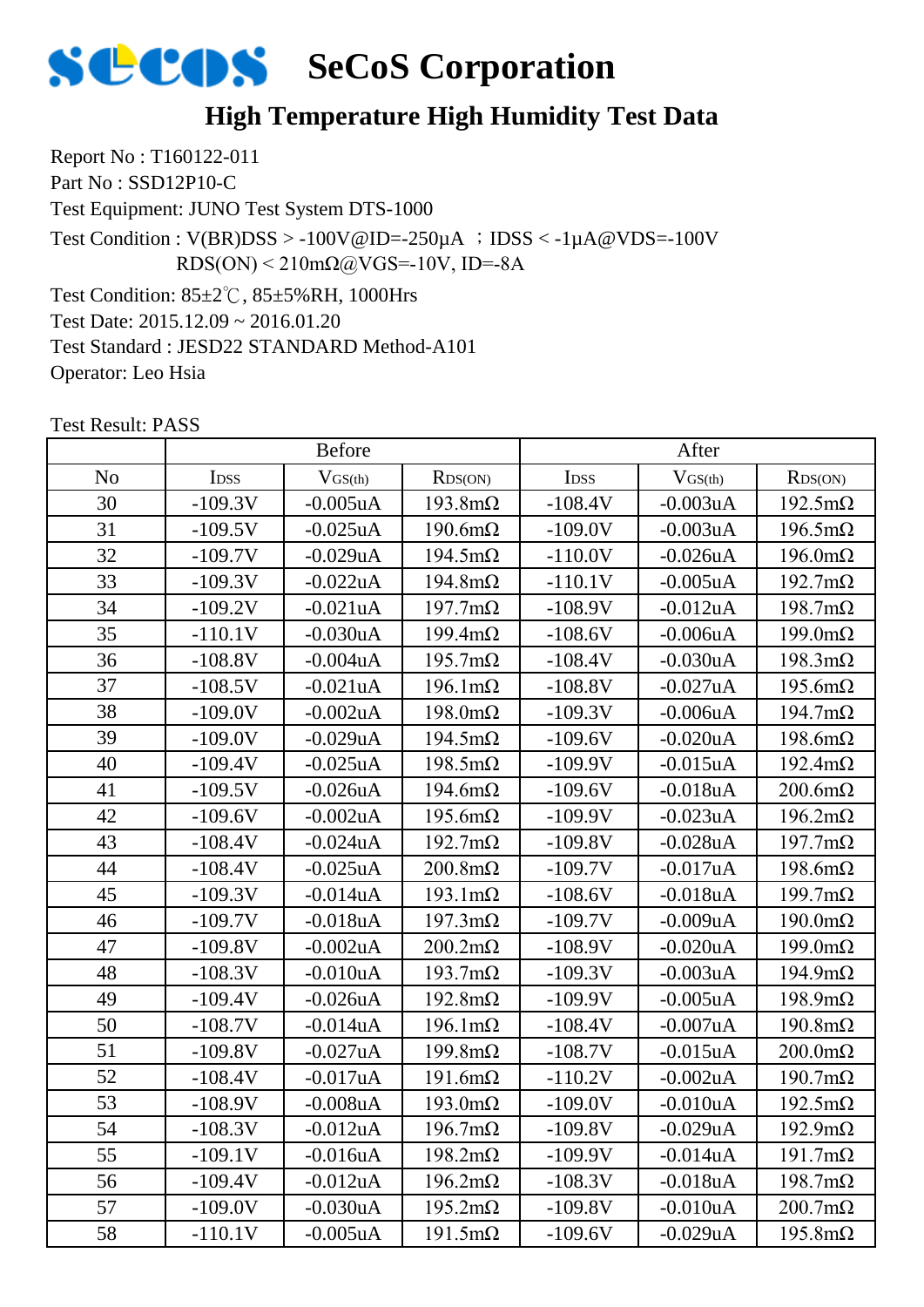

#### **High Temperature High Humidity Test Data**

Report No : T160122-011 Part No : SSD12P10-C

Test Equipment: JUNO Test System DTS-1000

Test Condition :  $V(BR)DSS > -100V@ID = -250\mu A$  ;  $DSS < -1\mu A@VDS = -100V$  $RDS(ON) < 210 \text{m}\Omega$ @VGS=-10V, ID=-8A

Test Condition: 85±2℃, 85±5%RH, 1000Hrs Test Date: 2015.12.09 ~ 2016.01.20 Test Standard : JESD22 STANDARD Method-A101

Operator: Leo Hsia

Test Result: PASS

|                | <b>Before</b>    |                |                        | After       |                |                        |
|----------------|------------------|----------------|------------------------|-------------|----------------|------------------------|
| N <sub>o</sub> | I <sub>DSS</sub> | $V$ GS(th)     | RDS(ON)                | <b>IDSS</b> | $V_{GS(th)}$   | RDS(ON)                |
| 59             | $-109.5V$        | $-0.007uA$     | $195.2 \text{m}\Omega$ | $-109.9V$   | $-0.005$ uA    | $190.9 \text{m}\Omega$ |
| 60             | $-109.8V$        | $-0.013uA$     | $200.1 \text{m}\Omega$ | $-110.1V$   | $-0.001uA$     | $190.3 \text{m}\Omega$ |
| 61             | $-109.0V$        | $-0.007uA$     | $196.2 \text{m}\Omega$ | $-108.7V$   | $-0.022uA$     | $195.1 \text{m}\Omega$ |
| 62             | $-108.8V$        | $-0.006uA$     | $194.0 \text{m}\Omega$ | $-109.6V$   | $-0.008uA$     | $190.6m\Omega$         |
| 63             | $-109.8V$        | $-0.030uA$     | $199.4 \text{m}\Omega$ | $-109.5V$   | $-0.013uA$     | $194.8m\Omega$         |
| 64             | $-109.3V$        | $-0.005uA$     | $196.7 \text{m}\Omega$ | $-109.3V$   | $-0.023uA$     | $197.1 \text{m}\Omega$ |
| 65             | $-109.3V$        | $-0.009uA$     | $190.0 \text{m}\Omega$ | $-109.4V$   | $-0.014uA$     | $198.5 \text{m}\Omega$ |
| 66             | $-109.7V$        | $-0.021uA$     | $199.4 \text{m}\Omega$ | $-109.8V$   | $-0.013uA$     | $192.3 \text{m}\Omega$ |
| 67             | $-108.4V$        | $-0.024uA$     | $194.0 \text{m}\Omega$ | $-108.8V$   | $-0.016uA$     | $195.5 \text{m}\Omega$ |
| 68             | $-108.8V$        | $-0.027uA$     | $194.2 \text{m}\Omega$ | $-108.4V$   | $-0.022uA$     | $194.4 \text{m}\Omega$ |
| 69             | $-109.7V$        | $-0.009uA$     | $198.2 \text{m}\Omega$ | $-108.6V$   | $-0.006uA$     | $199.9 \text{m}\Omega$ |
| 70             | $-110.2V$        | $-0.028$ u $A$ | $196.5 \text{m}\Omega$ | $-108.5V$   | $-0.018uA$     | $191.5 \text{m}\Omega$ |
| 71             | $-109.7V$        | $-0.006uA$     | $197.4 \text{m}\Omega$ | $-110.1V$   | $-0.025$ uA    | $192.0 \text{m}\Omega$ |
| 72             | $-108.8V$        | $-0.025uA$     | $200.0 \text{m}\Omega$ | $-108.3V$   | $-0.026$ u $A$ | $192.1 \text{m}\Omega$ |
| 73             | $-108.9V$        | $-0.016uA$     | $200.5 \text{m}\Omega$ | $-110.0V$   | $-0.023uA$     | $200.8 \text{m}\Omega$ |
| 74             | $-109.8V$        | $-0.011uA$     | $196.6m\Omega$         | $-109.7V$   | $-0.006uA$     | $198.2 \text{m}\Omega$ |
| 75             | $-108.8V$        | $-0.020uA$     | $195.4 \text{m}\Omega$ | $-108.6V$   | $-0.016uA$     | $193.3 \text{mA}$      |
| 76             | $-108.4V$        | $-0.018uA$     | $198.9 \text{m}\Omega$ | $-108.7V$   | $-0.027uA$     | $189.8m\Omega$         |
| 77             | $-108.8V$        | $-0.020uA$     | $191.5 \text{m}\Omega$ | $-110.0V$   | $-0.011uA$     | $195.5 \text{m}\Omega$ |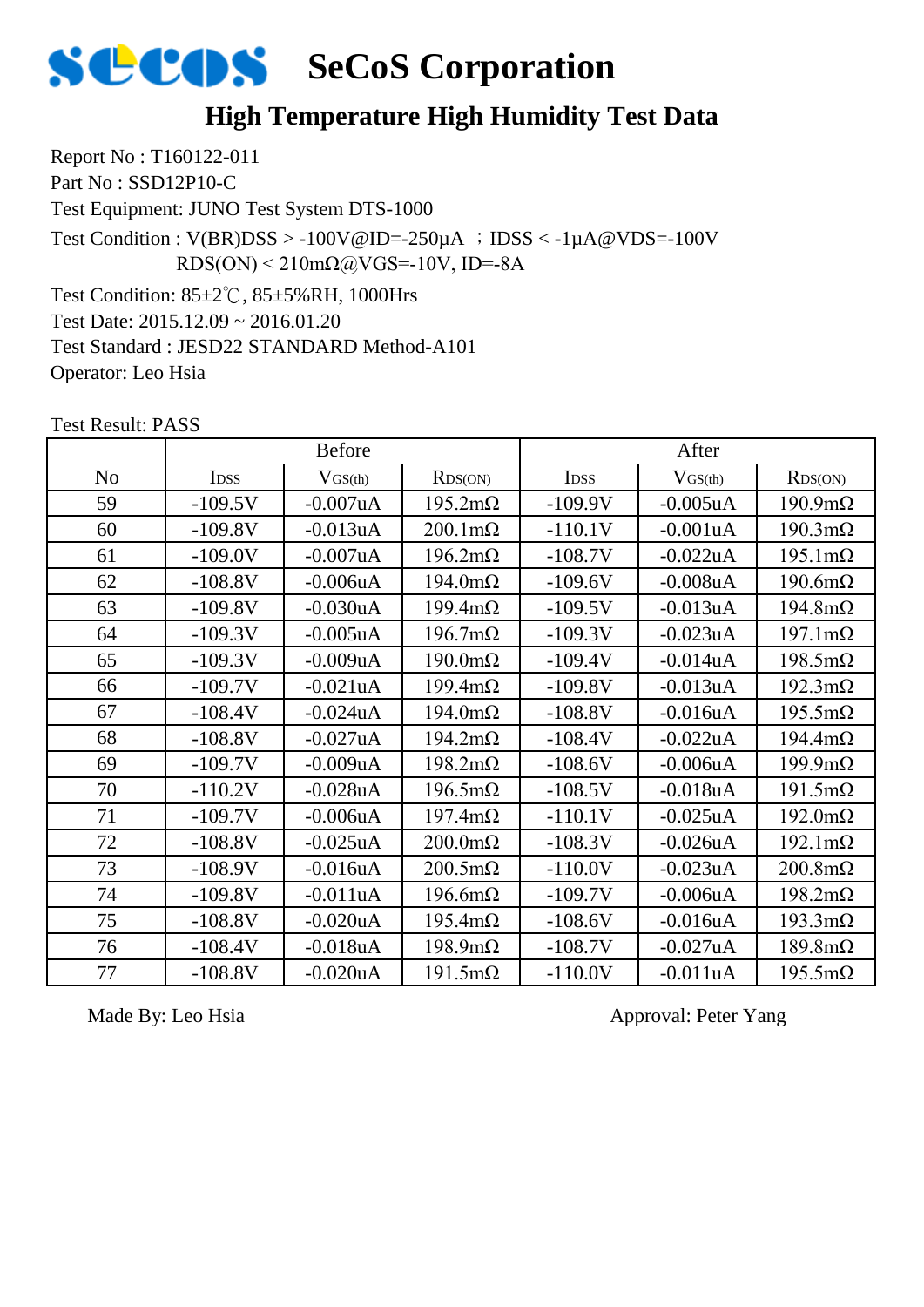#### **High Temper High Humidity Reverse Bies Test Data**

Report No : T160122-011 Part No : SSD12P10-C Test Equipment: JUNO Test System DTS-1000 Test Condition: 85±2℃, 85±5%RH, 1000Hrs Test Date: 2015.12.09 ~ 2016.01.20 Test Standard : JESD22 STANDARD Method-A101 Test Condition :  $V(BR)DSS > -100V@ID = -250\mu A$  ;  $DSS < -1\mu A@VDS = -100V$  $RDS(ON) < 210 \text{m}\Omega$ @VGS=-10V, ID=-8A

Test Result: PASS

Operator: Leo Hsia

|                | <b>Before</b> |                |                        | After     |                |                        |
|----------------|---------------|----------------|------------------------|-----------|----------------|------------------------|
| N <sub>o</sub> | IDSS          | $V$ GS(th)     | RDS(ON)                | IDSS      | $V$ GS(th)     | RDS(ON)                |
| $\mathbf{1}$   | $-108.7V$     | $-0.013uA$     | $192.1 \text{m}\Omega$ | $-109.2V$ | $-0.018uA$     | $190.9 \text{m}\Omega$ |
| $\overline{2}$ | $-109.7V$     | $-0.013uA$     | $196.3 \text{m}\Omega$ | $-109.2V$ | $-0.030uA$     | $194.0 \text{m}\Omega$ |
| $\overline{3}$ | $-108.9V$     | $-0.005uA$     | $197.5 \text{m}\Omega$ | $-109.0V$ | $-0.029uA$     | $199.5 \text{m}\Omega$ |
| $\overline{4}$ | $-109.7V$     | $-0.027uA$     | $190.1 \text{m}\Omega$ | $-109.7V$ | $-0.005$ uA    | $190.1 \text{m}\Omega$ |
| $\overline{5}$ | $-109.0V$     | $-0.030uA$     | $191.5 \text{m}\Omega$ | $-108.6V$ | $-0.020uA$     | $199.5 \text{m}\Omega$ |
| 6              | $-109.1V$     | $-0.030uA$     | $190.0 \text{m}\Omega$ | $-108.4V$ | $-0.029uA$     | $196.8 \text{m}\Omega$ |
| $\overline{7}$ | $-109.9V$     | $-0.026uA$     | $195.6 \text{m}\Omega$ | $-108.7V$ | $-0.023uA$     | $192.1 \text{m}\Omega$ |
| 8              | $-108.9V$     | $-0.027uA$     | $194.3 \text{m}\Omega$ | $-109.8V$ | $-0.013uA$     | $199.7 \text{m}\Omega$ |
| 9              | $-109.5V$     | $-0.014uA$     | $190.7 \text{m}\Omega$ | $-108.5V$ | $-0.019$ u $A$ | $193.1 \text{m}\Omega$ |
| 10             | $-108.3V$     | $-0.027uA$     | $190.0 \text{m}\Omega$ | $-109.2V$ | $-0.017uA$     | $199.6 \text{m}\Omega$ |
| 11             | $-110.0V$     | $-0.019uA$     | $192.8 \text{m}\Omega$ | $-109.3V$ | $-0.011uA$     | $195.7 \text{m}\Omega$ |
| 12             | $-109.5V$     | $-0.026$ uA    | $199.0 \text{m}\Omega$ | $-108.4V$ | $-0.015uA$     | $198.9 \text{m}\Omega$ |
| 13             | $-108.6V$     | $-0.015uA$     | $193.0 \text{m}\Omega$ | $-108.8V$ | $-0.007uA$     | $199.9 \text{m}\Omega$ |
| 14             | $-108.7V$     | $-0.001uA$     | $200.7 \text{m}\Omega$ | $-108.9V$ | $-0.023uA$     | $194.5 \text{m}\Omega$ |
| 15             | $-108.6V$     | $-0.025uA$     | $196.1 \text{m}\Omega$ | $-109.6V$ | $-0.016uA$     | $196.4 \text{m}\Omega$ |
| 16             | $-108.6V$     | $-0.005uA$     | $198.5 \text{m}\Omega$ | $-108.6V$ | $-0.003uA$     | $191.4 \text{m}\Omega$ |
| 17             | $-109.7V$     | $-0.023uA$     | $200.2 \text{m}\Omega$ | $-108.9V$ | $-0.030uA$     | $195.4 \text{m}\Omega$ |
| 18             | $-109.2V$     | $-0.024uA$     | $190.2 \text{m}\Omega$ | $-109.5V$ | $-0.019uA$     | $198.3 \text{m}\Omega$ |
| 19             | $-110.1V$     | $-0.019uA$     | $191.1 \text{m}\Omega$ | $-109.3V$ | $-0.018uA$     | $199.6m\Omega$         |
| 20             | $-108.7V$     | $-0.014uA$     | $192.0 \text{m}\Omega$ | $-109.2V$ | $-0.004uA$     | $195.9 \text{m}\Omega$ |
| 21             | $-110.2V$     | $-0.024uA$     | $200.7 \text{m}\Omega$ | $-108.6V$ | $-0.016uA$     | $192.5 \text{m}\Omega$ |
| 22             | $-109.4V$     | $-0.028uA$     | $197.9 \text{m}\Omega$ | $-110.2V$ | $-0.013uA$     | $191.0 \text{m}\Omega$ |
| 23             | $-109.8V$     | $-0.027uA$     | $191.4 \text{m}\Omega$ | $-109.6V$ | $-0.028uA$     | $194.1 \text{m}\Omega$ |
| 24             | $-108.3V$     | $-0.007uA$     | $193.2 \text{m}\Omega$ | $-108.7V$ | $-0.007uA$     | $197.5 \text{m}\Omega$ |
| 25             | $-109.6V$     | $-0.005uA$     | $200.7 \text{m}\Omega$ | $-108.4V$ | $-0.026uA$     | $192.6 \text{m}\Omega$ |
| 26             | $-108.5V$     | $-0.022uA$     | $194.7 \text{m}\Omega$ | $-108.7V$ | $-0.017uA$     | $194.5 \text{m}\Omega$ |
| 27             | $-109.0V$     | $-0.029uA$     | $194.9 \text{m}\Omega$ | $-109.4V$ | $-0.015$ uA    | $197.4 \text{m}\Omega$ |
| 28             | $-109.6V$     | $-0.024uA$     | $191.6m\Omega$         | $-108.6V$ | $-0.013uA$     | $195.7 \text{m}\Omega$ |
| 29             | $-110.0V$     | $-0.020$ u $A$ | $199.6m\Omega$         | $-108.5V$ | $-0.022uA$     | $195.1 \text{m}\Omega$ |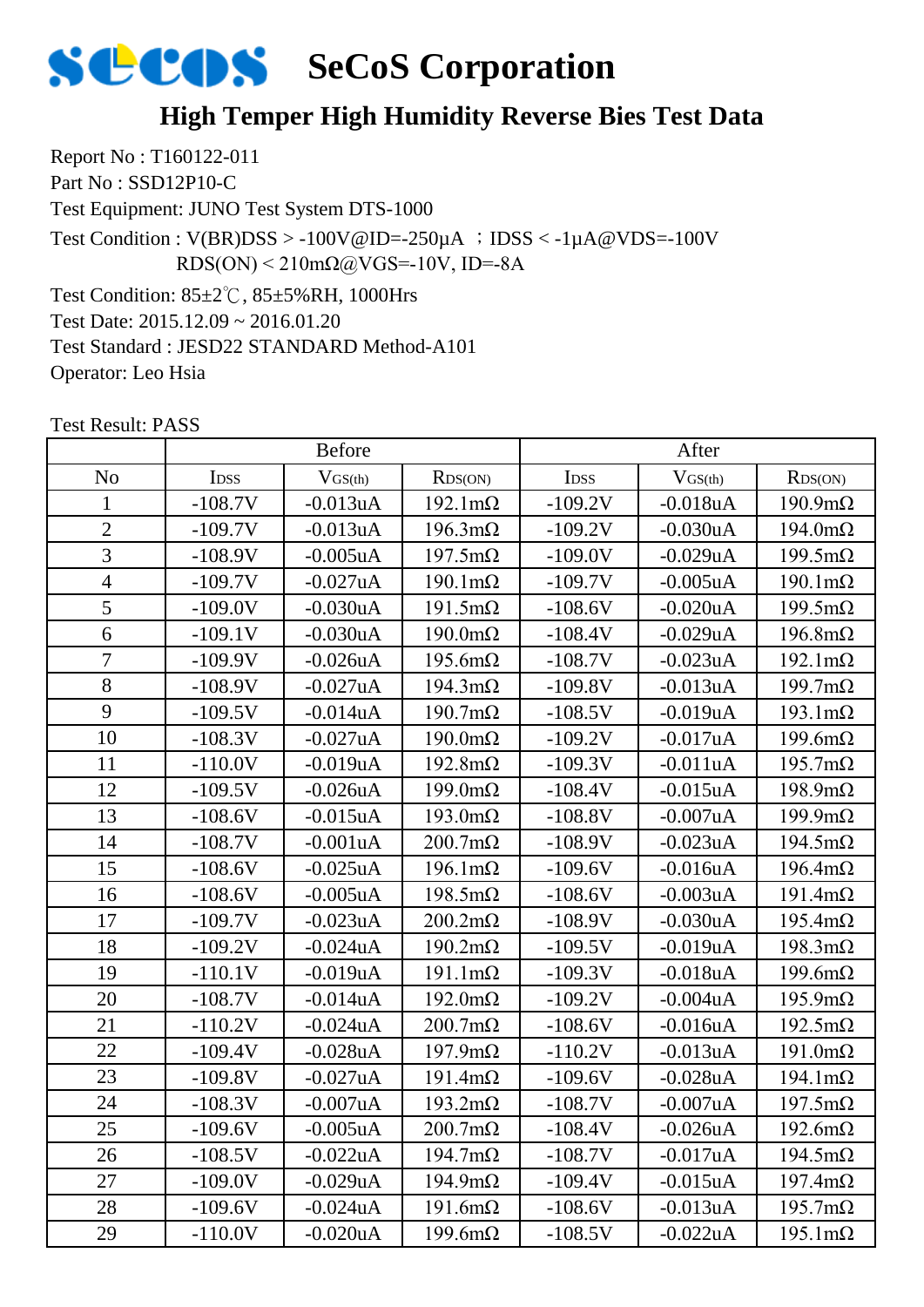#### **High Temper High Humidity Reverse Bies Test Data**

Report No : T160122-011 Part No : SSD12P10-C Test Equipment: JUNO Test System DTS-1000 Test Condition: 85±2℃, 85±5%RH, 1000Hrs Test Date: 2015.12.09 ~ 2016.01.20 Test Standard : JESD22 STANDARD Method-A101 Test Condition :  $V(BR)DSS > -100V@ID = -250\mu A$  ;  $DSS < -1\mu A@VDS = -100V$  $RDS(ON) < 210 \text{m}\Omega$ @VGS=-10V, ID=-8A

Test Result: PASS

Operator: Leo Hsia

|                | <b>Before</b> |                |                        | After     |                |                        |
|----------------|---------------|----------------|------------------------|-----------|----------------|------------------------|
| N <sub>o</sub> | IDSS          | $V$ GS(th)     | RDS(ON)                | IDSS      | $V_{GS(th)}$   | RDS(ON)                |
| 30             | $-108.6V$     | $-0.009uA$     | $192.9 \text{m}\Omega$ | $-108.9V$ | $-0.020uA$     | $189.9 \text{mA}$      |
| 31             | $-108.6V$     | $-0.011uA$     | $196.8 \text{m}\Omega$ | $-109.9V$ | $-0.012uA$     | $190.6m\Omega$         |
| 32             | $-109.3V$     | $-0.013uA$     | $198.0 \text{m}\Omega$ | $-108.8V$ | $-0.017uA$     | $199.4 \text{m}\Omega$ |
| 33             | $-110.0V$     | $-0.014uA$     | $190.8 \text{m}\Omega$ | $-109.1V$ | $-0.008uA$     | $197.0 \text{m}\Omega$ |
| 34             | $-109.9V$     | $-0.012uA$     | $195.8 \text{m}\Omega$ | $-109.9V$ | $-0.010uA$     | $191.0 \text{m}\Omega$ |
| 35             | $-110.2V$     | $-0.009uA$     | $196.3 \text{m}\Omega$ | $-108.8V$ | $-0.006$ u $A$ | $193.1 \text{m}\Omega$ |
| 36             | $-109.4V$     | $-0.028uA$     | $195.2 \text{m}\Omega$ | $-109.4V$ | $-0.026$ uA    | $197.1 \text{m}\Omega$ |
| 37             | $-108.6V$     | $-0.013uA$     | $200.7 \text{m}\Omega$ | $-109.7V$ | $-0.014uA$     | $197.5 \text{m}\Omega$ |
| 38             | $-108.4V$     | $-0.002uA$     | $196.7 \text{m}\Omega$ | $-109.9V$ | $-0.016uA$     | $190.2 \text{m}\Omega$ |
| 39             | $-109.5V$     | $-0.025uA$     | $194.2 \text{m}\Omega$ | $-108.3V$ | $-0.025uA$     | $198.7 \text{m}\Omega$ |
| 40             | $-109.6V$     | $-0.018uA$     | $193.7 \text{m}\Omega$ | $-109.6V$ | $-0.008uA$     | $190.7 \text{m}\Omega$ |
| 41             | $-108.3V$     | $-0.015uA$     | $192.3 \text{m}\Omega$ | $-108.6V$ | $-0.026$ uA    | $194.3 \text{m}\Omega$ |
| 42             | $-109.8V$     | $-0.022uA$     | $191.9m\Omega$         | $-110.2V$ | $-0.029uA$     | $195.7 \text{m}\Omega$ |
| 43             | $-110.1V$     | $-0.012uA$     | $200.3 \text{m}\Omega$ | $-108.4V$ | $-0.016uA$     | $194.2 \text{m}\Omega$ |
| 44             | $-108.6V$     | $-0.025uA$     | $194.1 \text{m}\Omega$ | $-108.5V$ | $-0.023uA$     | $197.4 \text{m}\Omega$ |
| 45             | $-109.3V$     | $-0.006$ u $A$ | $193.4 \text{m}\Omega$ | $-108.9V$ | $-0.012$ uA    | $191.3 \text{m}\Omega$ |
| 46             | $-108.9V$     | $-0.007uA$     | $194.7 \text{m}\Omega$ | $-109.4V$ | $-0.016uA$     | $194.2 \text{m}\Omega$ |
| 47             | $-109.9V$     | $-0.003uA$     | $199.2 \text{m}\Omega$ | $-109.8V$ | $-0.029uA$     | $190.9 \text{m}\Omega$ |
| 48             | $-108.8V$     | $-0.016$ uA    | $190.9 \text{m}\Omega$ | $-109.5V$ | $-0.021uA$     | $191.5 \text{m}\Omega$ |
| 49             | $-109.4V$     | $-0.024uA$     | $192.6 \text{m}\Omega$ | $-109.9V$ | $-0.018uA$     | $200.4 \text{m}\Omega$ |
| 50             | $-109.9V$     | $-0.021uA$     | $196.8 \text{m}\Omega$ | $-109.5V$ | $-0.030uA$     | $196.4 \text{m}\Omega$ |
| 51             | $-109.6V$     | $-0.017uA$     | $195.5 \text{m}\Omega$ | $-110.1V$ | $-0.011uA$     | $190.1 \text{m}\Omega$ |
| 52             | $-109.0V$     | $-0.003uA$     | $199.1 \text{m}\Omega$ | $-108.6V$ | $-0.029uA$     | $191.9m\Omega$         |
| 53             | $-109.6V$     | $-0.015uA$     | $189.9 \text{m}\Omega$ | $-108.7V$ | $-0.019$ uA    | $193.6m\Omega$         |
| 54             | $-109.2V$     | $-0.024uA$     | $198.6m\Omega$         | $-109.6V$ | $-0.016$ uA    | $197.8 \text{m}\Omega$ |
| 55             | $-109.4V$     | $-0.025$ uA    | $191.6m\Omega$         | $-109.9V$ | $-0.018uA$     | $191.5 \text{m}\Omega$ |
| 56             | $-109.3V$     | $-0.022uA$     | $193.1 \text{m}\Omega$ | $-109.9V$ | $-0.018uA$     | $195.5 \text{m}\Omega$ |
| 57             | $-109.8V$     | $-0.012uA$     | $196.1 \text{m}\Omega$ | $-109.0V$ | $-0.005uA$     | $191.8m\Omega$         |
| 58             | $-108.5V$     | $-0.019$ u $A$ | $191.6m\Omega$         | $-109.7V$ | $-0.007uA$     | $194.9m\Omega$         |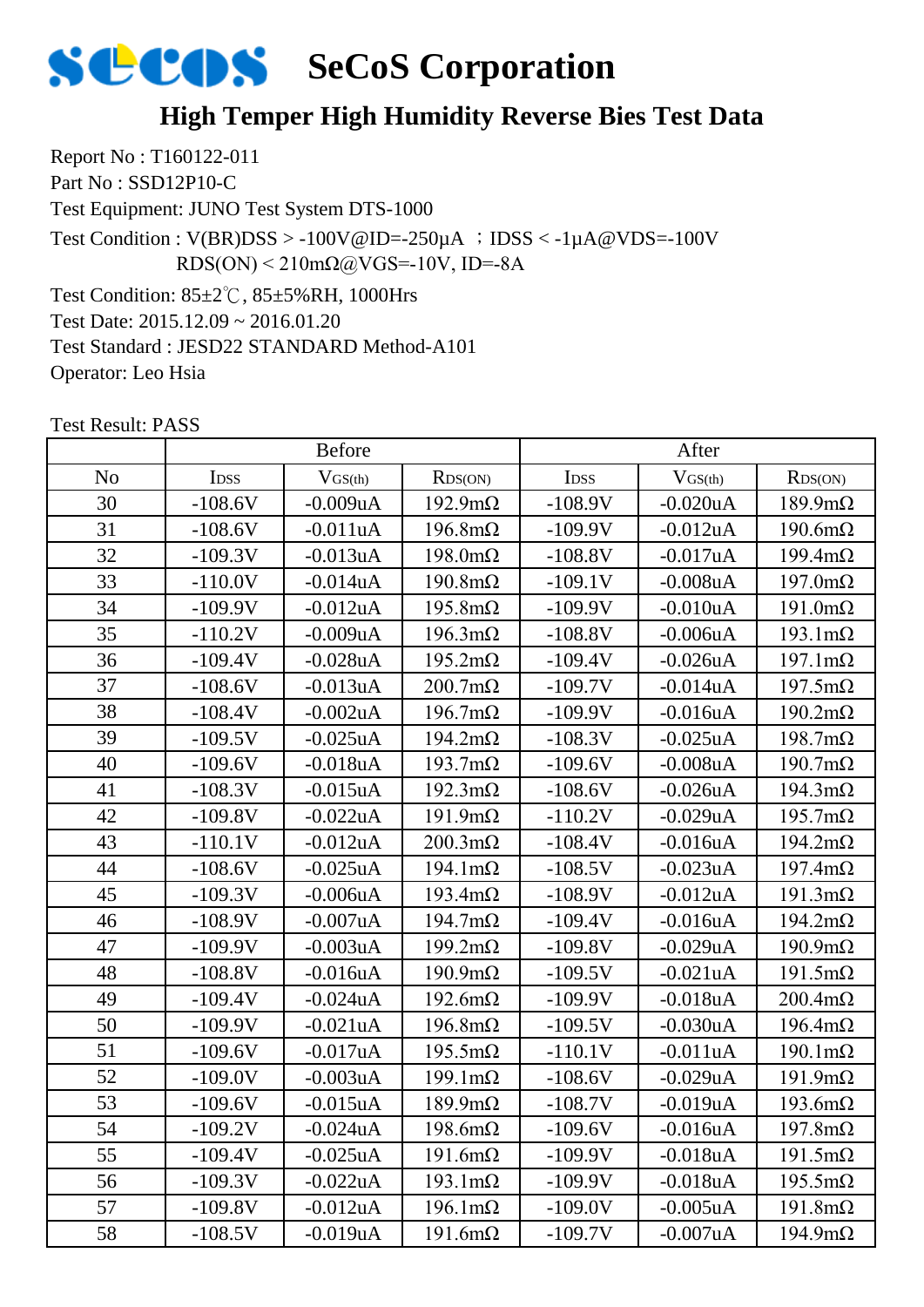

#### **High Temper High Humidity Reverse Bies Test Data**

Report No : T160122-011 Part No : SSD12P10-C Test Equipment: JUNO Test System DTS-1000 Test Condition: 85±2℃, 85±5%RH, 1000Hrs Test Date: 2015.12.09 ~ 2016.01.20 Test Standard : JESD22 STANDARD Method-A101 Test Condition :  $V(BR)DSS > -100V@ID = -250\mu A$  ;  $DSS < -1\mu A@VDS = -100V$  $RDS(ON) < 210 \text{m}\Omega$ @VGS=-10V, ID=-8A

Test Result: PASS

Operator: Leo Hsia

|                | <b>Before</b>    |              |                        | After       |              |                        |
|----------------|------------------|--------------|------------------------|-------------|--------------|------------------------|
| N <sub>o</sub> | I <sub>DSS</sub> | $V_{GS(th)}$ | RDS(ON)                | <b>IDSS</b> | $V_{GS(th)}$ | RDS(ON)                |
| 59             | $-109.2V$        | $-0.009uA$   | $199.8 \text{m}\Omega$ | $-108.9V$   | $-0.012$ uA  | $190.6m\Omega$         |
| 60             | $-109.7V$        | $-0.008uA$   | $193.2 \text{m}\Omega$ | $-110.1V$   | $-0.024uA$   | $195.4 \text{m}\Omega$ |
| 61             | $-109.3V$        | $-0.021uA$   | $192.9 \text{m}\Omega$ | $-110.1V$   | $-0.030uA$   | $196.1 \text{m}\Omega$ |
| 62             | $-110.2V$        | $-0.021uA$   | $192.3 \text{m}\Omega$ | $-110.1V$   | $-0.023uA$   | $191.8m\Omega$         |
| 63             | $-108.3V$        | $-0.031uA$   | $191.2 \text{m}\Omega$ | $-109.6V$   | $-0.003uA$   | $190.7 \text{m}\Omega$ |
| 64             | $-109.0V$        | $-0.009uA$   | $191.6m\Omega$         | $-109.9V$   | $-0.021uA$   | $193.8 \text{m}\Omega$ |
| 65             | $-108.3V$        | $-0.002$ uA  | $192.8 \text{m}\Omega$ | $-109.1V$   | $-0.023uA$   | $191.5 \text{m}\Omega$ |
| 66             | $-108.4V$        | $-0.005uA$   | $200.7 \text{m}\Omega$ | $-110.1V$   | $-0.021uA$   | $194.9 \text{m}\Omega$ |
| 67             | $-110.0V$        | $-0.013uA$   | $191.1 \text{m}\Omega$ | $-108.6V$   | $-0.029uA$   | $190.3 \text{m}\Omega$ |
| 68             | $-109.5V$        | $-0.010uA$   | $192.0 \text{m}\Omega$ | $-108.9V$   | $-0.021uA$   | $190.6m\Omega$         |
| 69             | $-109.8V$        | $-0.005uA$   | $197.6m\Omega$         | $-109.4V$   | $-0.008uA$   | $195.4 \text{m}\Omega$ |
| 70             | $-108.8V$        | $-0.001uA$   | $190.3 \text{m}\Omega$ | $-110.0V$   | $-0.008uA$   | $192.8 \text{m}\Omega$ |
| 71             | $-109.3V$        | $-0.021uA$   | $195.5 \text{m}\Omega$ | $-109.2V$   | $-0.022uA$   | $194.9 \text{m}\Omega$ |
| 72             | $-109.3V$        | $-0.016uA$   | $200.9 \text{m}\Omega$ | $-110.0V$   | $-0.015$ uA  | $193.3 \text{mA}$      |
| 73             | $-109.9V$        | $-0.018uA$   | $193.5 \text{m}\Omega$ | $-109.7V$   | $-0.030uA$   | $189.9 \text{m}\Omega$ |
| 74             | $-108.4V$        | $-0.007uA$   | $200.3 \text{m}\Omega$ | $-109.6V$   | $-0.015uA$   | $197.6m\Omega$         |
| 75             | $-110.0V$        | $-0.009uA$   | $198.0 \text{m}\Omega$ | $-109.5V$   | $-0.022uA$   | $197.2 \text{m}\Omega$ |
| 76             | $-109.7V$        | $-0.021uA$   | $200.6m\Omega$         | $-109.6V$   | $-0.006uA$   | $199.4 \text{m}\Omega$ |
| 77             | $-110.1V$        | $-0.024uA$   | $199.5 \text{m}\Omega$ | $-109.3V$   | $-0.016uA$   | $192.5 \text{m}\Omega$ |